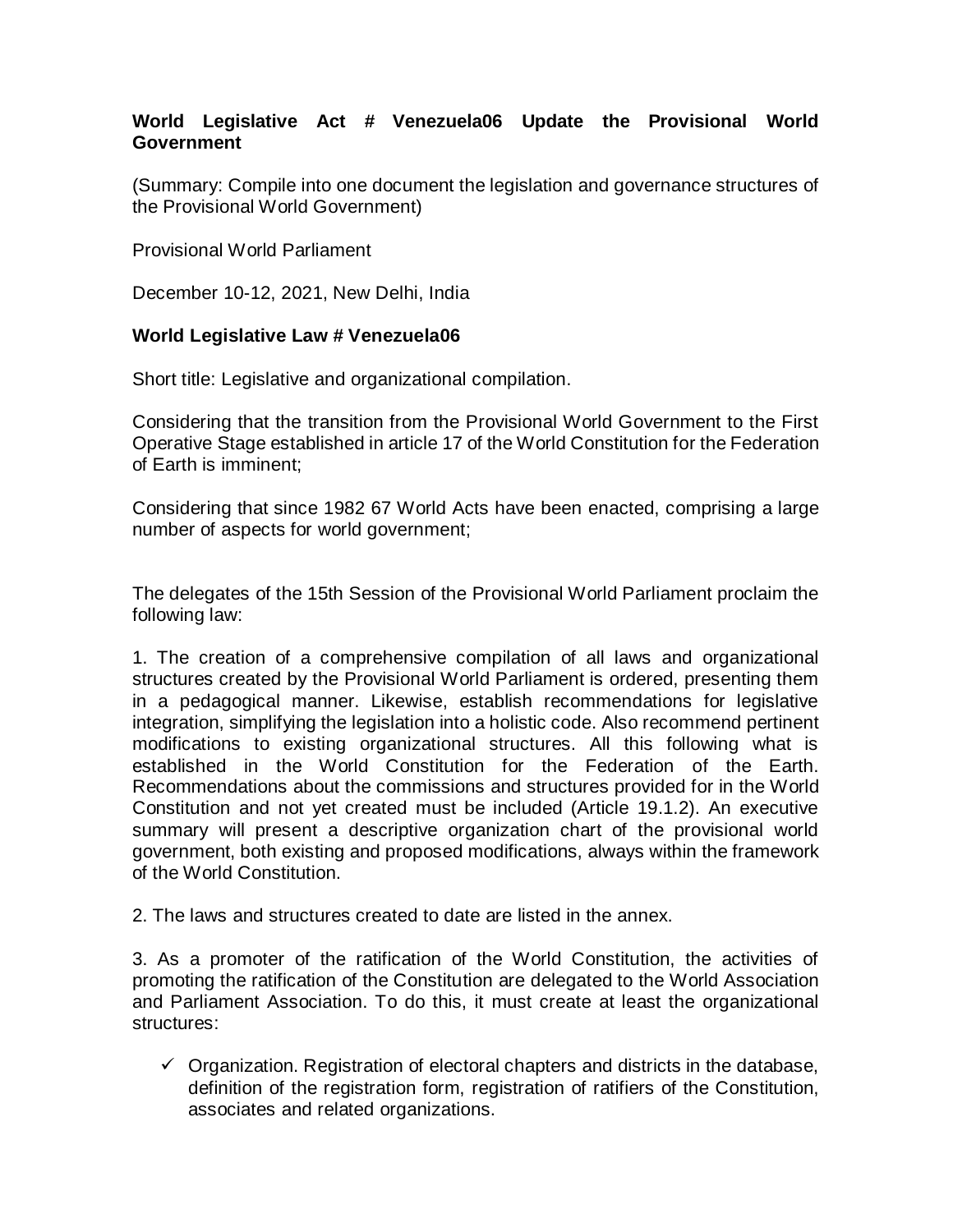- $\checkmark$  Technology and Global Communications: Definition and implementation of the physical structure of the Database, Development and Maintenance of the Website, Communications with associates, ratifiers, organizations.
- $\checkmark$  Definition of electoral districts, which updates the work already done.
- $\checkmark$  Organization of the next Provisional and Constituent World Parliament, if necessary.
- $\checkmark$  Vice Presidents by regions: At least 8 "regions": North America, Latin America and the Caribbean, Africa-Middle East, China-Japan, Oceania, India, Europe-Russia, just to give an example.

Adopted as amended December 12, 2021

Witnessed Eugenia Almand, secretary Provisional World Parliament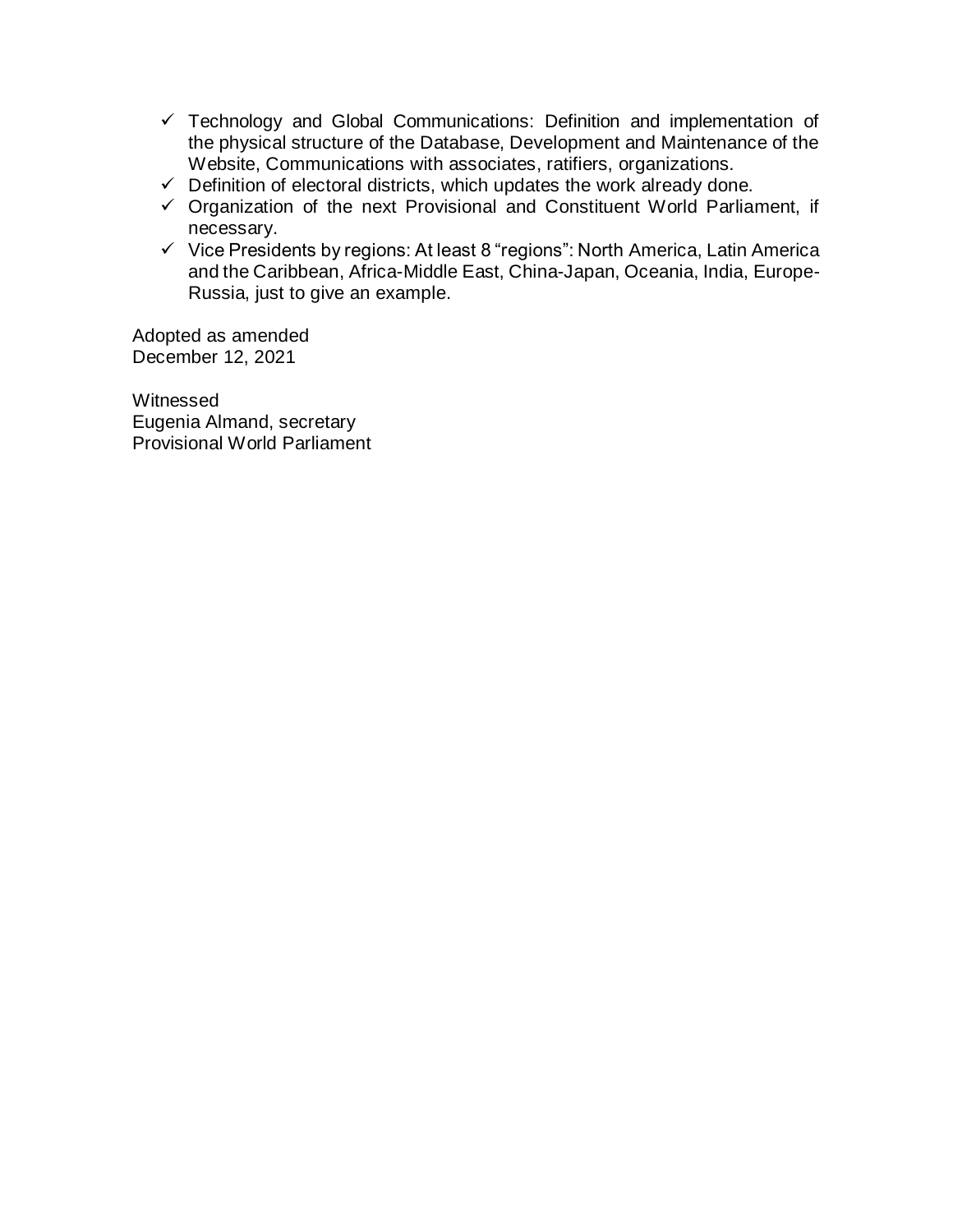# **ANNEXED**

Global legislative acts approved, indicating the dates of their approval or modification, and the corresponding organizational structures.

The year 2003 marks the end of the era of the international convention format and the beginning of the world parliamentary law format.

**Act 1.** (1982 /… / 2004) **Weapons of Mass Destruction, including nuclear weapons, are declared illegal**. The World Disarmament Agency is created with a Board of Directors of 15 to 275 members. Responds to the Provisional World Parliament and the Provisional World Cabinet. The Provisional World Prosecutor General's Office may establish criminal charges before any appropriate world court established in accordance with the Constitution of the Earth.

No. 1. Provisional World Parliament.

No. 2. World Disarmament Agency. Responsible to the Provisional World Parliament and to a Provisional World Cabinet created by Parliament. (Note: 19.1.2.4 World Disarmament Commission).

**Act 2.** (1982 /… / 2004) **Economic Development**. The **World Economic Development Organization (WEDO)** is created to administer, for those who have ratified the World Constitution, a world economic development program to meet human needs, with a budget in **Land Credits** or **Currency of the Earth (Hours)** equivalent to at least 10 million e per year (1e = 20 4 1982). Establishment of a Planetary Credit and Banking System. A credit line of ten times the amount subscribed will be extended.

No. 3. World Economic Development Organization (WEDO) (Note: 19.1.2.3 World Development Commission)

**Act 3**. (1982 /… / 2004) **Oceans and sea beds**. The oceans and sea beds, from 20 km from the coast, are the common heritage of the peoples of the Earth, they are World Territory, administered by the Federation of the Earth. The World Oceans and Seabeds Administration (WOSA) is established and can adopt regulations from other authorities (International Seabed Authority and the Law of the Sea) that do not conflict with the Constitution of the Earth. A World Oceans and Seabeds Commission (WOSC) is created to be prepared by the World Oceans and Seabeds Authority.

No. 4. Oceans and Seabeds Administration (World Oceans and Seabeds Administration WOSA)

No. 5. World Oceans and Seabeds Commission WOSC

**Act 4**. (1982 /… / 2004) **World University System**. The Graduate School of World Problems is created as the first part of the World University System, to prepare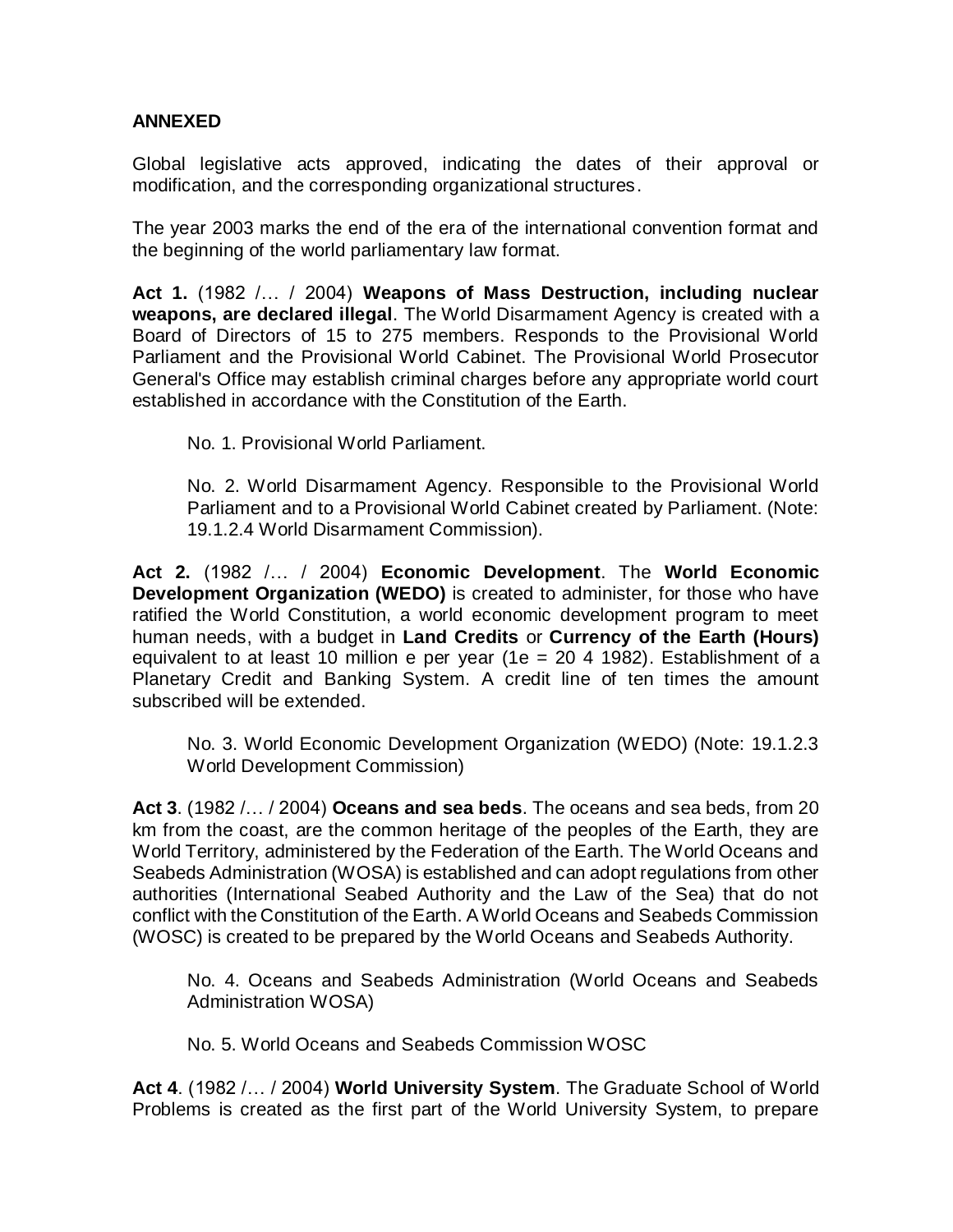individuals to work on peaceful solutions to all kinds of world problems. A Board of Directors is established. It will be based in Radford, Virginia and in other locations around the world it will have university camps.

No. 6. Graduate School of World Problems as the first part of the World University System (Note: 19.1.2.5 Commission on World Problems).

**Act 5**. (1982 /… / 2004) **World District Court**. The Provisional District World Court PDWC is created with headquarters in Los Angeles and New York. In other cities, courts may be established. These courts will use as Rules the current Rules of the supreme courts of the host country, except when they conflict with the World Constitution or laws emanating from their bodies. The first Provisional Regional World Court (PRWC) is established in Los Angeles. Appeals will be to the appropriate final or provisional World Supreme Court, or to the Supreme Court of the World Supreme Court. To implement this Act, the Provisional World Parliament establishes a Standing Parliamentary Commission.

No. 7. Provisional District World Court PDWC.

No. 8. Provisional Regional World Court PRWC in Los Angeles.

No. 9. World Supreme Court and Supreme Court of the World Supreme Court.

No. 10. Standing Parliamentary Commission of the Provisional World Parliament.

**Act 6**. (1985 /… / 2015) **Rescue of the Earth**. An Emergency Earth Rescue Administration EERA is created **to combat the increase in CO2 and Methane**, through education and helping to rebuild forests and oceans and the use of clean energy. It will have a Standing Parliamentary Commission. A Board of Directors is elected, which in turn elects an Earth Rescue Executive Council (EREC). Global Rescue Teams will be organized around the world.

No. 11. Emergency Earth Rescue Administration EERA. It will have a Standing Parliamentary Commission. A Board of Directors is elected, which in turn elects an Earth Rescue Executive Council (EREC).

**Act 7**. (1985 /… / 2004 2013 /) **Corporation of Funds of the Federation of the Earth**. The Earth Federation Funding Corporation EFFC is created **to obtain contributions and loans**. It has a Board of Directors, an Executive Committee, a Board of Directors, a Public Central Bank and a Board of Advisors.

No. 12. Earth Federation Funding Corporation EFFC. It has a Board of Directors, an Executive Committee, a Board of Directors, a Public Central Bank and a Board of Advisors.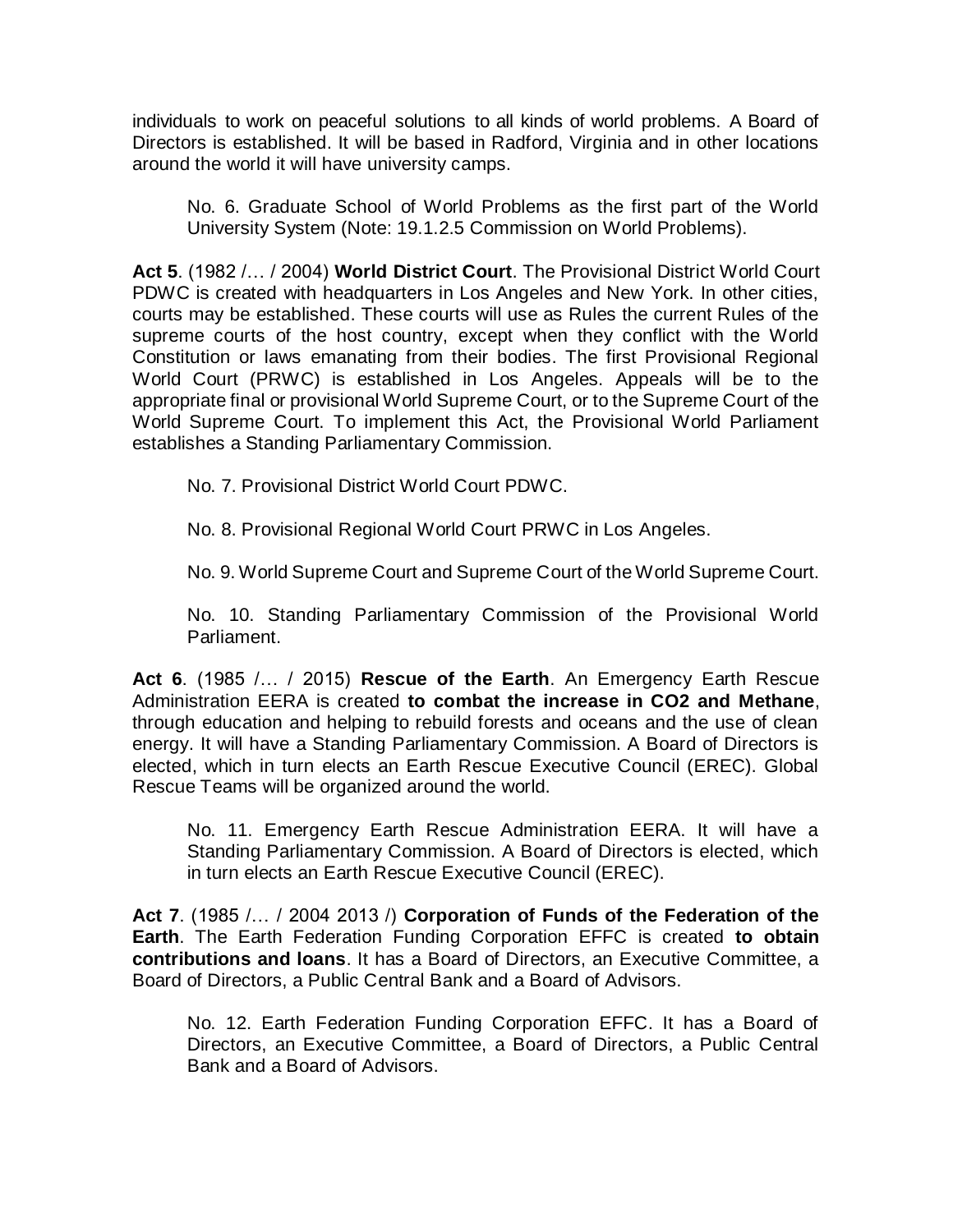**Act 8.** (1985 /… / 2004) **Commission on Terrorism**, in order to investigate, propose solutions, bring situations to light, seek the apprehension of those responsible. It is made up of members of the Provisional World Parliament.

No. 13. Commission on Terrorism.

**Act 9.** (1987 /… / 2004) **Ministry of the Environment** (Global Ministry of Environment GME).

No. 14. Ministry of the Environment (Global Ministry of Environment GME).

**Act 10**. (1987 /… / 2004) **World Hydrogen Energy System Authority** WHESA, to go from fossil energy to Hydrogen, through education, research and development, projects of sample, development, penalty.

No. 15. World Hydrogen Energy System Authority WHESA.

**Act 11**. (1987 /… / 2013/2015) **Earth Financial Credit Corporation EFCC**, as a division of the World Economic Development Organization. People who adopt the Earth Constitution can form an **Earth Federation Credit Union EFCU** on the basis of one member one vote.

No. 16. Earth Financial Credit Corporation EFCC, as a division of the World Economic Development Organization.

No. 17. Earth Federation Credit Union EFCU.

**Act 12**. (1996 /… / 2004) **Beginning of the World Government** including more than 70% of the Earth's surface. It takes possession of all the seas, Antarctica, the atmosphere and the Moon. While the Constitution is ratified, a Provisional World Government is established. Several measures are adopted: 1) The transport of weapons of mass destruction, and the respective personnel, in the seas and atmosphere and space is prohibited. 2) Act 11 Earth Financial Credit Corporation EFCC is relaunched. 3) Act 6 Emergency Earth Rescue Administration (EERA) is relaunched. 4) The Permanent Parliamentary Committee on Disarmament is established (Act 1). 5) Complete legislation for a Comprehensive Energy Administration is issued. 6) A Provisional World Cabinet is established. 7) A permanent Presidium is created for the Provisional World Parliament and Provisional World Government. 8) The Presidium is instructed to delineate the first five federal zones on each of the continents.

No. 18. Permanent Parliamentary Committee on Disarmament (Act 1)

No. 19. Comprehensive Energy Administration.

No. 20. Provisional World Cabinet.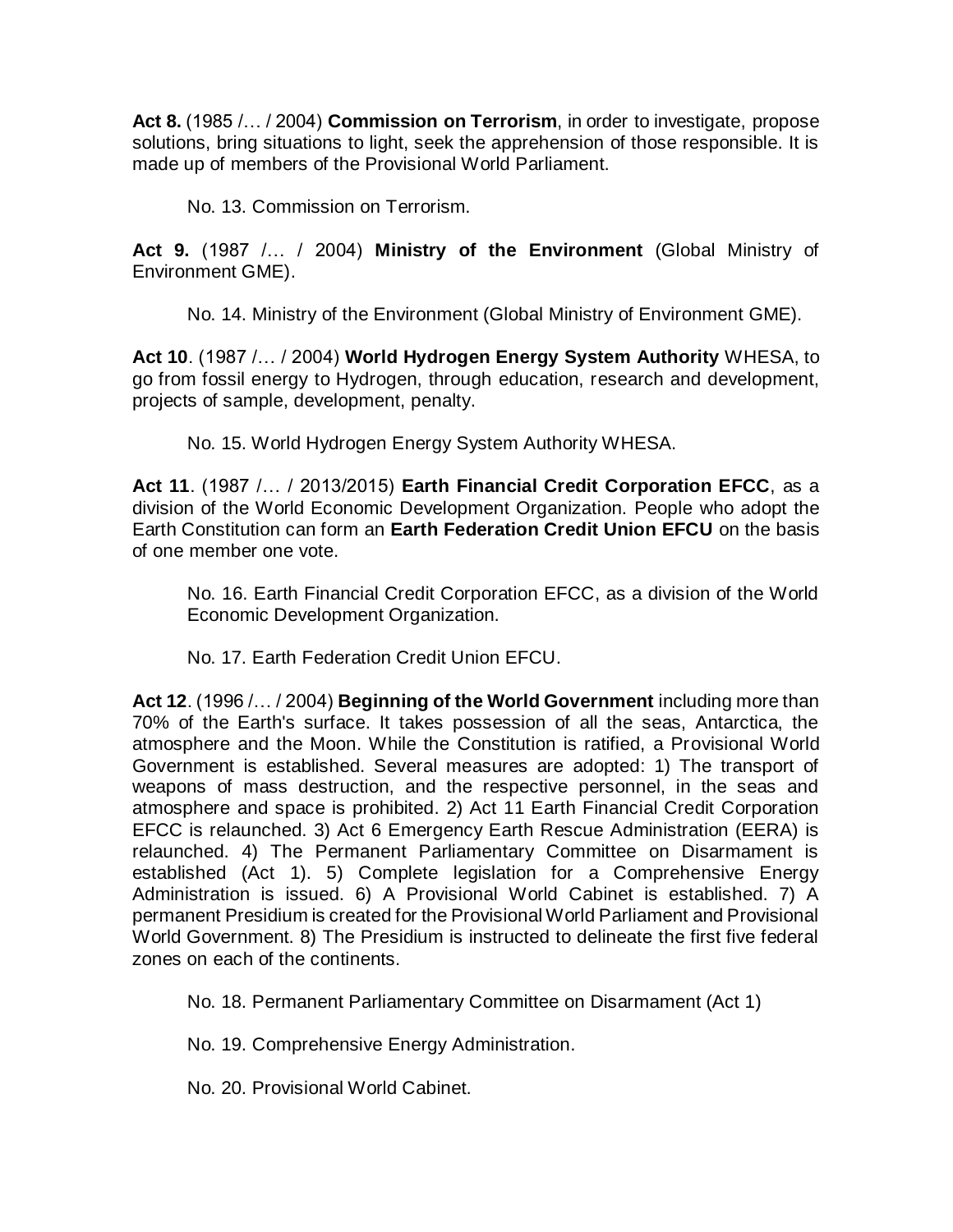### No 21. Permanent Presidium for the provisional World Parliament.

**Act 13**. (2003) **World Peace Act**. It is declared illegal to finance, manufacture, possess, promote, trade, use, threaten to use, weapons of mass destruction, their parts and components. Possession of weapons of mass destruction bunkers is taken. The economic, military or telecommunications blockade is declared illegal. All intellectual property related to weapons of mass destruction is declassified and made public domain. The recruit is illegal. Not all the provisions of the Geneva Convention are recognized, such as allowing civilians to be attacked. No organization can have a veto over the World Disarmament Agency. World Attorneys General can order the apprehension of people who violate world law. The sentences will include restitution to the victims and applying measures that prevent recidivism. The sentences will be the least restrictive possible.

**Act 14**. (2003) Creation of the **Interim World Attorneys General Office**, including an Office of Regional Attorneys General. Joins the World Disarmament Agency. The departments of investigation, apprehension and arrest, prosecution, remedies and correction and conflict resolution are created. The World Police Supervisor and 20 Regional Captaincies are created, which will act under the principle of least possible force. It has a reserved item.

No. 22. Office of Interim World Attorneys General, including an Office of Regional Attorneys. Joins the World Disarmament Agency.

**Act 15**. (2003) The **World Court on Human Rights** is created, which includes the Court of the same name, and the Statute of the World Court on Human Rights is adopted. Human rights are about sovereignty. Fundamental rights are established. The College of World Judges is activated, electing the World Council of Judges. The Court only hears cases of natural persons.

No. 23. World Court on Human Rights.

No. 24. College of World Judges, which elects the World Council of Judges.

**Act 16**. (2003) **Hydrocarbon Resources**. It is globalized in a single world reserve and a World Board of Hydrocarbon Reserves is created and a separate Ministry of Energy is created, as hydrocarbons are not considered adequate energy. The Board will have a very broad Advisory Board.

No. 25. World Board of Hydrocarbon Reserves and a separate Ministry of Energy is created.

**Act 17**. (2003 /… / 2004+ 11th) **Provisional Commission for Legislative Review**, to review international legislation that may be outdated or in conflict with the World Constitution.

Nro 26. Provisional Commission for Legislative Review.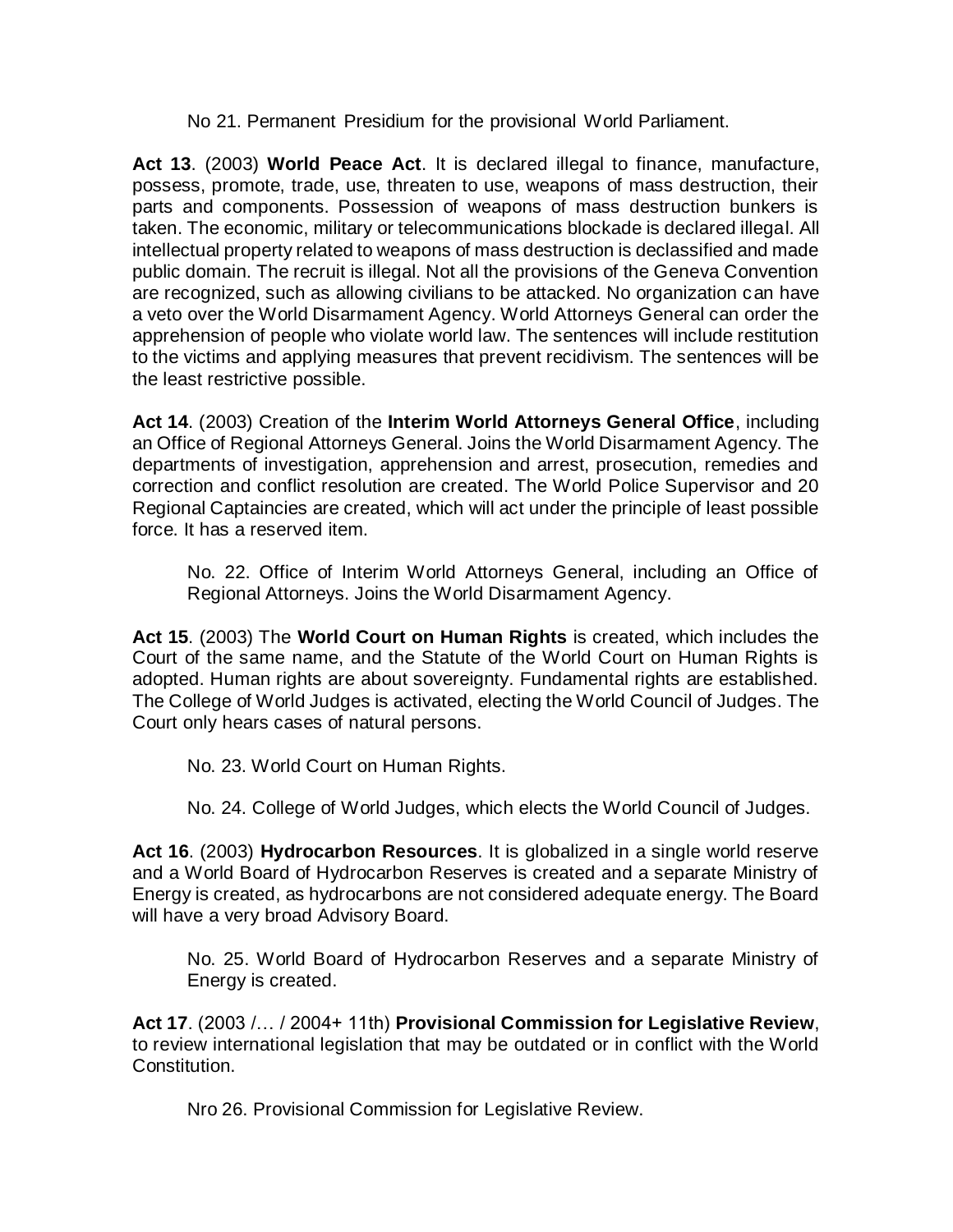**Act 18**. (2003/2004) **World Revenue Office** (provisional Office of World Revenue POWR), to collect taxes on the use of the commons of the Earth, use of recreational drugs, and a tax on wealth, etc. It will have currency exchange offices.

No. 27. World Revenue Office (provisional Office of World Revenue POWR).

**Act 19**. (2003) **World Penal Code**. It establishes three classifications of misdemeanors, crimes (probation) and seven classifications of crimes (prison). It promotes the establishment of less disruptive penalties than prison, such as house arrest. The code applies to individuals, but includes fines for corporations. Define aggravating, mitigating, and strenuous conditions. Establish a detail of the degree of each crime or crime.

**Act 20**. (2003) **Tribunal of the Criminal Court** for the most serious criminal trials and establishes correct relations with the UN. Adopt a statute to establish the World Court for Criminal Cases.

No. 28. Court of the Criminal Court for the most serious criminal trials.

**Act 21**. (2003 - 2004) (Ministry) **World Department of Patents and Intellectual Property Rights** (No. 29), which registers and establishes a fair system and protects traditional cultures

No 29. (Ministry) World Department of Patents and Intellectual Property Rights.

**Act 22**. (2004) **Promotion of economic equity**, with a world standard of wages and salaries. The **Net Gross Domestic Product** will be used, discounting the elements that destroy. Each year this value will be divided by the total hours worked to obtain the average salary. The **minimum wage** will also be set, as well as the maximum (4 times the minimum). All higher income must be returned as tax, donated or reinvested. The same salary is established for the same work. A salary scale is established. The **currency** will be tied to that value, so it will not fluctuate, which will eliminate inflation. Free education, health, sanitation and social security will be provided. Each year the full working day will be calculated, which will be lowered based on the unemployment rate to bring this to 0%. The general objective is to increase both wages and quality of life, as well as reduce the working day and make it less intensive, thanks to technology.

**Act 23**. (2003/2007) **Global accounting and auditing standards**, using the work of the International Accounting Standards Board. It allows the World Economic Development Organization to cooperate with the JIEC. Being requires all organizations to use their accounting standards. **World currency** unit is "World Currency and Credit Hour", with the symbol  $\Theta$   $\Theta$  and &.

No. 30. International Accounting Standards Board JIEC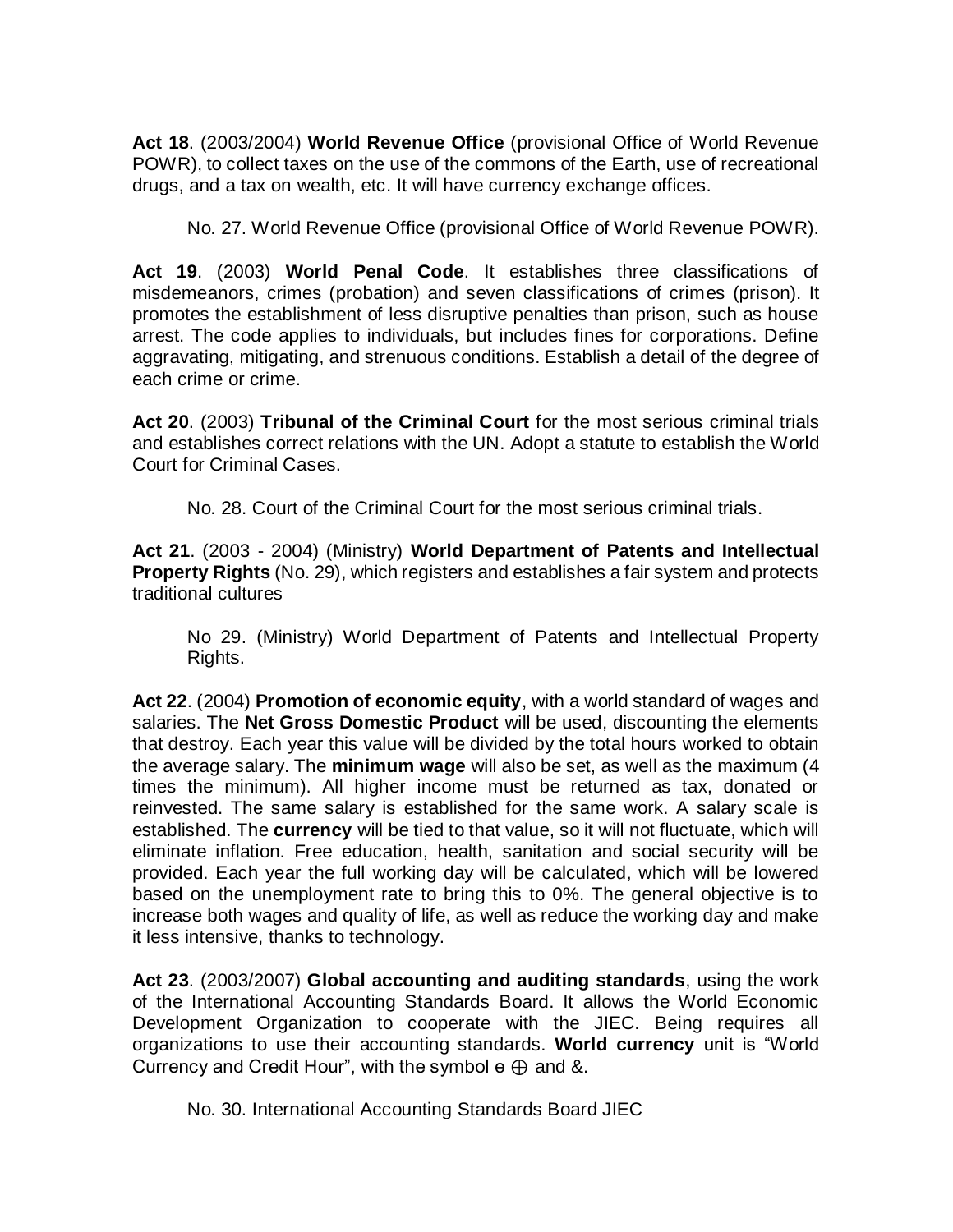**Act 24**. (2003) **Memorandum for the Rules of procedures and evidence** (226 rules), for the application of Act 20 (Court of the Criminal Court for the most serious criminal trials).

**Act 25**. (2003) **Standard for the preservation of the records of the Federation of the Earth**, through an Administrative Agency.

**Act 26**. (2004) On **Education in the Federation of the Earth**, which promotes the creation of schools. Recognizes the need for public education; Recognizes the rights to education; Recognizes the deficiency of education in the world and the global educational crisis; It recognizes the need for serious and immediate action to create a quality global education system to create universal prosperity, save the planetary environment, eradicate poverty, and activate global democracy. Adopt this Global Education Act.

**Act 27**. (2004) **Statute on the Rights of Children**. It establishes the responsibility of the custodians, to be treated without discrimination and with priority. Establishes the right to life, health, a healthy environment, education and recreation, physical, mental, moral, spiritual and social development, identity, including nationality, name and family relationships, privacy, be with their parents or at least in contact, have their own vision, thought and religion and express it freely, be able to associate freely, have access to adequate information from the media, be protected against any type of physical or mental violence. Give special attention to children with disabilities. It deals with the prohibition of child trafficking. A Committee for the Rights of the Child is established (to function at the UN).

No. 31. Committee for the Rights of the Child (which will function at the UN)

**Act 28**. (2004) **Memorandum of the World Court of Juvenile Cases**, permanent institution. Some measures coincide with Act 20.

No. 32. World Court of Juvenile Cases.

**Act 29**. (2004/2013) **World Administration of Limits and Elections** and provisions for the Global Assembly of the Peoples. Includes all 20 regions and 1,000 districts under the Newcombe-Hackett plan (population growth work in progress: population has doubled since then, unevenly across regions and districts).

No. 33. World Elections and Boundaries Administration (Note: 19.1.2.2 World Elections Commission)

Nro 34. Global Assembly of the Peoples

**Act 30** (2004) **Water Act**, which recognizes water, a limited resource, as a common heritage, part of the public domain and its access, a human right, and requires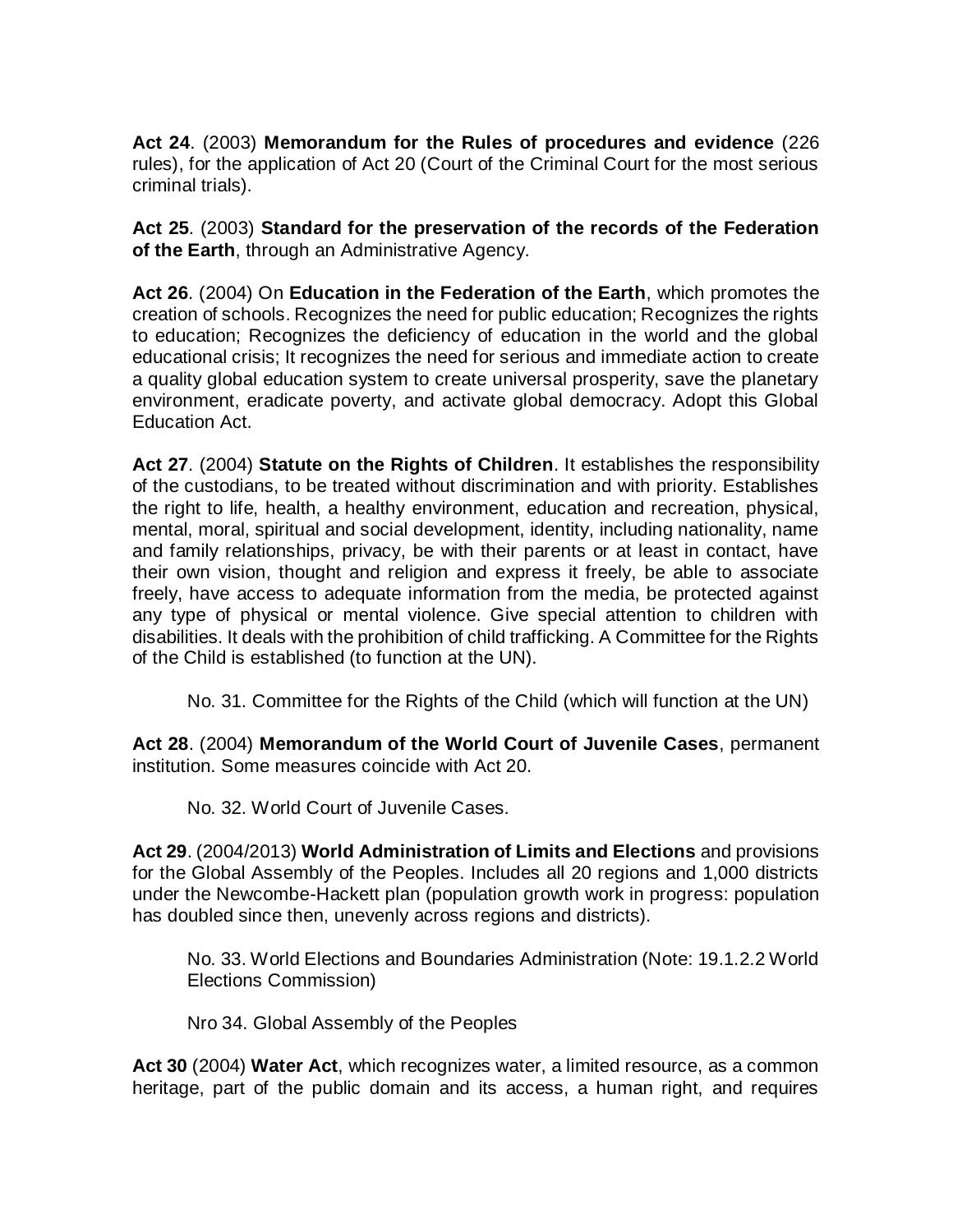legislation, nationally and internationally, in that sense. The Water Commission is created.

**Act 31** (2006) **Act of the World Defender**.

**Act 32** (2006) **Act of Conflict Resolution**. Create a World Department for this and establish its methods, parameters and obligations.

No. 35. World Department for Conflict Resolution.

**Act 33** (2006) **Act of Prohibition of Nuclear Fission Material** for nuclear weapons.

**Act 34** (2006) **Procedure for the Dismantling of Nuclear Weapons.**

**Act 35** (2006) **Nuclear Pollution Act**. It mandates the World Health Organization to recommend safety regulations.

**Act 36** (2006) **Guantanamo Dismantling Act**.

**Act 37** (2006) **Agreement on World Privileges and Immunities**.

**Act 38** (2006) **Public Utilities**, which establishes the budget for various agencies.

**Act 39** (2007) **Prohibition of Unauthorized Destruction of Illegal Financial Instruments**.

**Act 40** (2007) Act of **Indemnification Bonds**. Creates severance bonds to catalyze the rapid divestment of Pump Corporation stock, providing an economic incentive for individuals and corporations to convert their assets into non-gun related investments.

**Act 41** (2007) **Inventory Accounting Law**. It requires stock markets around the world to recognize and publish laws that prohibit the production and investment of weapons. It allows the system to list the corporations that are being investigated for possible non-compliance.

**Act 42** (2007) **Universal Guaranteed Annual Income**. It defines the rules and parameters for a guaranteed annual income for all adults within the Earth Federation in relation to income, job loss, age, etc.

Creates a guaranteed annual income for all citizens of the Earth Federation. Measures Guaranteed Annual Income (GAI) in terrestrial currency. Specify criteria for calculating a minimum income that meets basic needs. It guarantees fast and reliable procedures to request supplementary GAI assistance. Entitles people with intermediate incomes to a proportion of GAI entitlement assistance. Defines the relationship between a person's total income and the right to receive GAI payments. Guarantees GAI payments in the event of job loss, illness, or other calamities. It will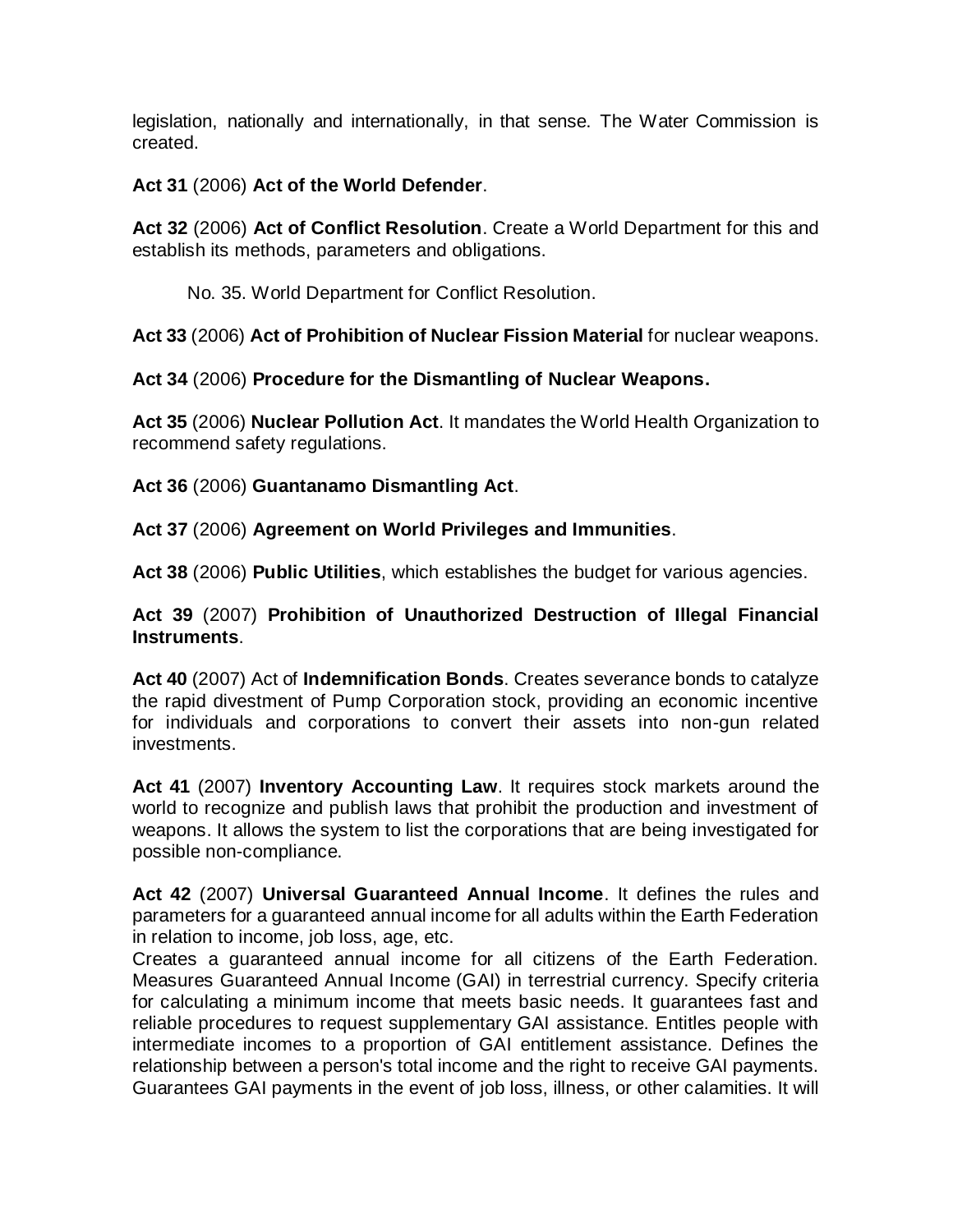come into effect during the first operational stage of world government as defined in Article 17 of the Earth's Constitution.

**Act 43** (2009) **Prohibition of human trafficking**. It defines and prohibits both local and international trafficking in human beings.

**Act 44** (2009) **Non violent Civil Disobedience** Law. Directs world courts in civil disobedience arrest cases to consider the reasons for civil disobedience.

**Act 45** (2009) **Bureaucratic Efficiency** Law. Establish an office within the World Defender to reduce bureaucracy in government agencies and to streamline efficiency in light of justice, peace, and the well-being of individuals throughout the Earth Federation.

**Act 46** (2009) Law of **Prohibition of Clandestine Operations**. It prohibits clandestine paramilitary operations for the Earth Federation and all governments within the Federation. It prohibits government secrecy that provides impunity for violations of the law.

**Act 47** (2009) **International Integration Law**. It integrates the agencies of the United Nations Organization, as well as the national embassies and consulates throughout the world in the Earth Federation system. Provides transition training and incentives.

**Act 48** (2010) **World College of Judges**. Activate the Interim College of World Judges to develop the world court system and begin a process of advocating and dispensing trials under the authority of the Earth's Constitution.

**Act 49** (2010) **Ship Scrapping Code**. It sets the environmental and worker safety standards for this currently highly dangerous and environmentally destructive industry.

**Act 50** (2010) **Nuclear Power Plant Dismantling Fund**. It defines the parameters for dismantling in the event of accidents or failures of nuclear facilities and the parameters for the systematic dismantling of all plants currently in operation within the Earth Federation, as well as negotiations for nuclear facilities in countries outside the Federation.

**Act 51** (2010) **Economic Prosperity** Law. It defines the changes necessary to the current world economic system to create sustainability and prosperity, prohibits financial speculation without productive value, and defines the parameters for turning all banking into a public utility for the people of Earth.

**Act 52** (2010) Improvement of Democracy through the Law of **Prohibition of Corporate Personality**. It abolishes the legal status of "person" for all corporations and places all private corporations under the supervision of the Ministry of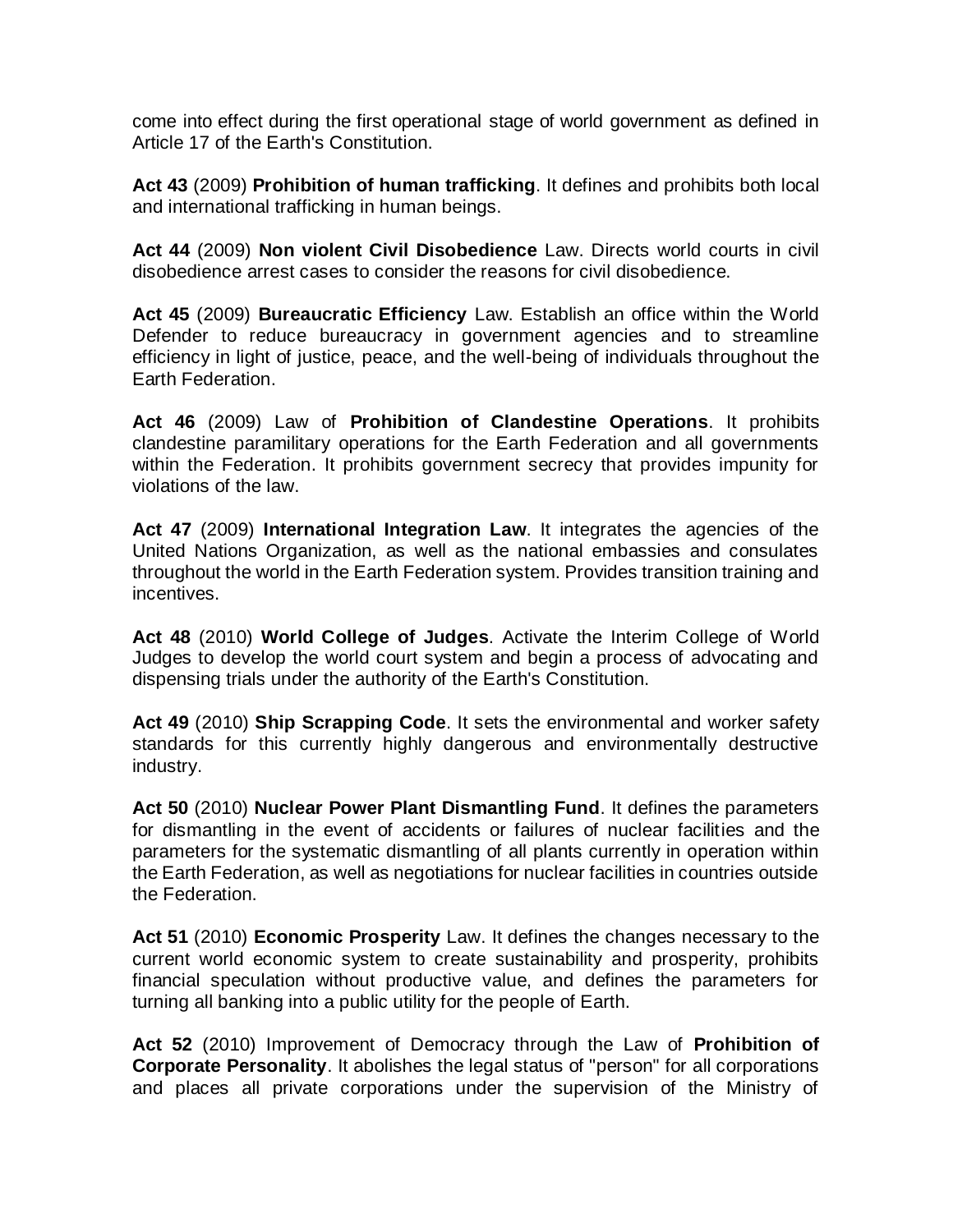Commerce and Commerce of the Earth Federation. It limits the uses of private wealth to buy or improperly influence elections or other political processes.

Nro 36. Ministry of Commerce and Commerce of the Federation of the Earth.

**Act 53** (2013) **Transition Process** for National Governments Joining the Earth Federation. This act is intended to work out the details to make the transition to Earth Federation Membership as smooth as possible. It provides the nations, in consultation with the officials of the Earth Federation, to draw up a timetable, an analysis of constitutional arrangements and procedures, economic integration, etc.

**Act 54** (2013) Act of **Remedies and Corrections**.

**Act 55** (2013) **Surveillance Limitations** Law. This law prohibits the world government from using surveillance without a court order, including surveillance chips or equipment in consumer productions without the written consent of the consumer, and from any use of surveillance for purposes of political control or censorship.

**Act 56** (2013) **Prohibition of crowd dispersal**. This legislative act protects the right of people to assemble. Prohibits police dispersal of crowds through dangerous or potentially lethal means, including the use of tear gas. In many places on Earth, people's right to assemble is threatened by the police dispersal of crowds gathered to protest injustices. This law protects our fundamental human right to protest.

**Act 57** (2013) **World College of Legislators**. This law establishes a training in dialogue directed towards mutual understanding and non violent communication skills for all members of the World Parliament (once the Constitution enters into force), including the three houses: Peoples, Nations, and Councilors. It also promotes ways and arrangements to maximize good communication among these approximately 1,500 members of the World Parliament, who will be of all religions, all cultures, all nations and all races.

No. 37. College of World Legislators.

**Act 58** (2013) **Ban of Neonicotinoids**. This law banned the manufacture and distribution of the main chemical that is believed to be killing bee populations around the world. If the bees die, we die.

**Act 59** (2013) This law establishes, under the World Ombudsman Agency, global truth and reconciliation commissions, working with local groups in conflict, **to pacify conflicts** in all parts of the Earth and minimize the temptation to resort to violence.

**Act 60** (2013) **Prohibition of Paying Informants**. This legislative act on police corruption. The use of informants paid by government officials attempting to win cases against alleged offenders is prohibited. This ban addresses widespread corruption, found in courts around the world, in which government agents essentially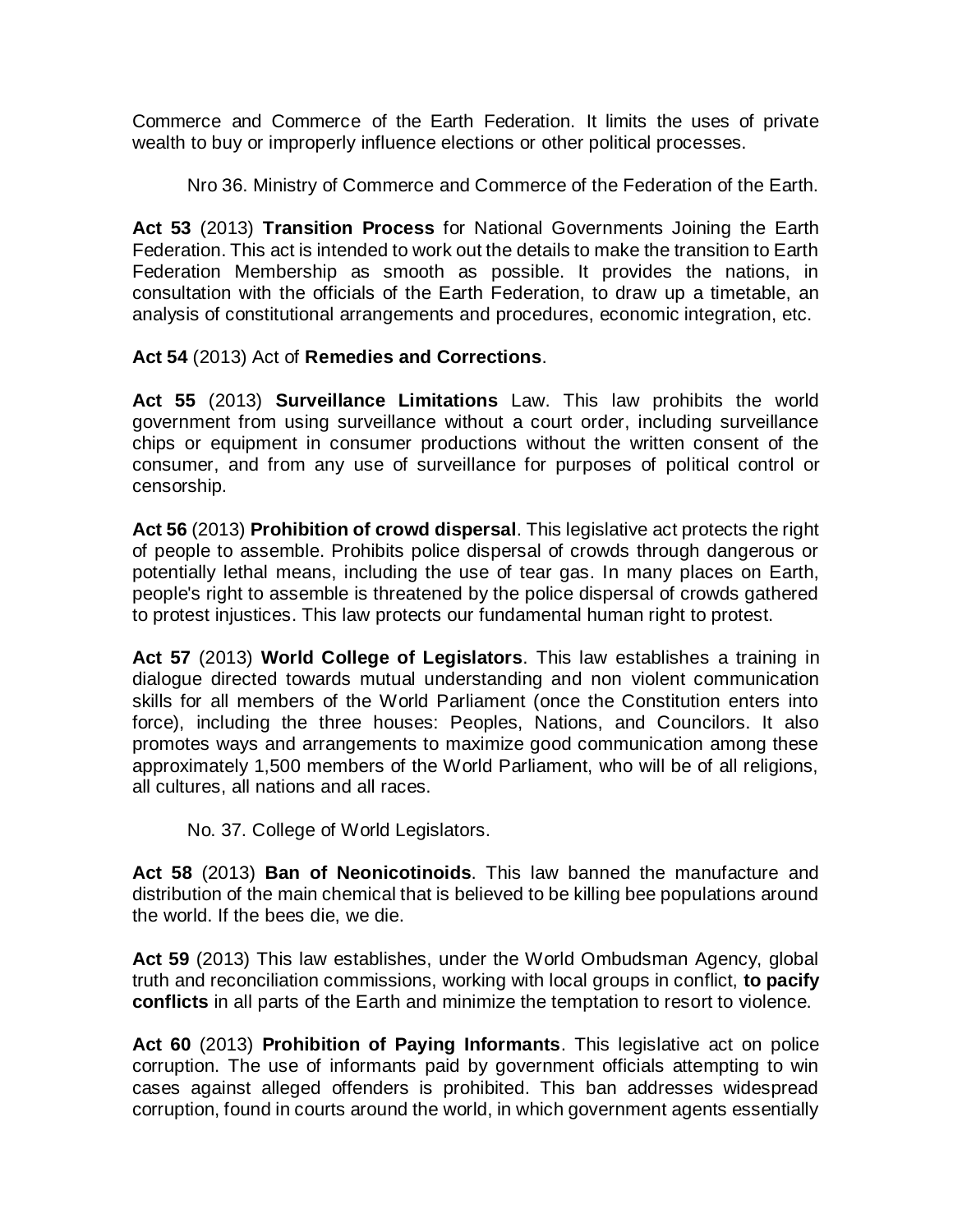pay people to give false testimony to secure convictions against those who may be innocent.

**Act 61** (2013) **Prohibition of Fracking**. This legislative act prohibits the terrible practice of fracking, which is widely known for destroying the Earth and polluting freshwater supplies wherever it is used for mining operations.

**Act 62** (2013) **Closure of fission power generation**. This law closes all fission power plants and generates and orders procedures to convert to sustainable and safe forms of power generation.

**Act 63** (2013) Law of **Empowerment of Cooperative Communities**. This law obliges the government of the Earth Federation to support the development of cooperative, democratically led and sustainable communities around the world, helping the world to become the nightmare of unfettered capitalism and the undemocratic sovereignty of the nation-state.

**Act 64** (2015) **Merger of the United Nations**.

**Act 65** (2015) **Global Sustainability Board**.

**Act 66** (2015)

**Act 67** (2015) Call for **Direct Popular Referendum** on the Constitution of the Earth: [publishing soon]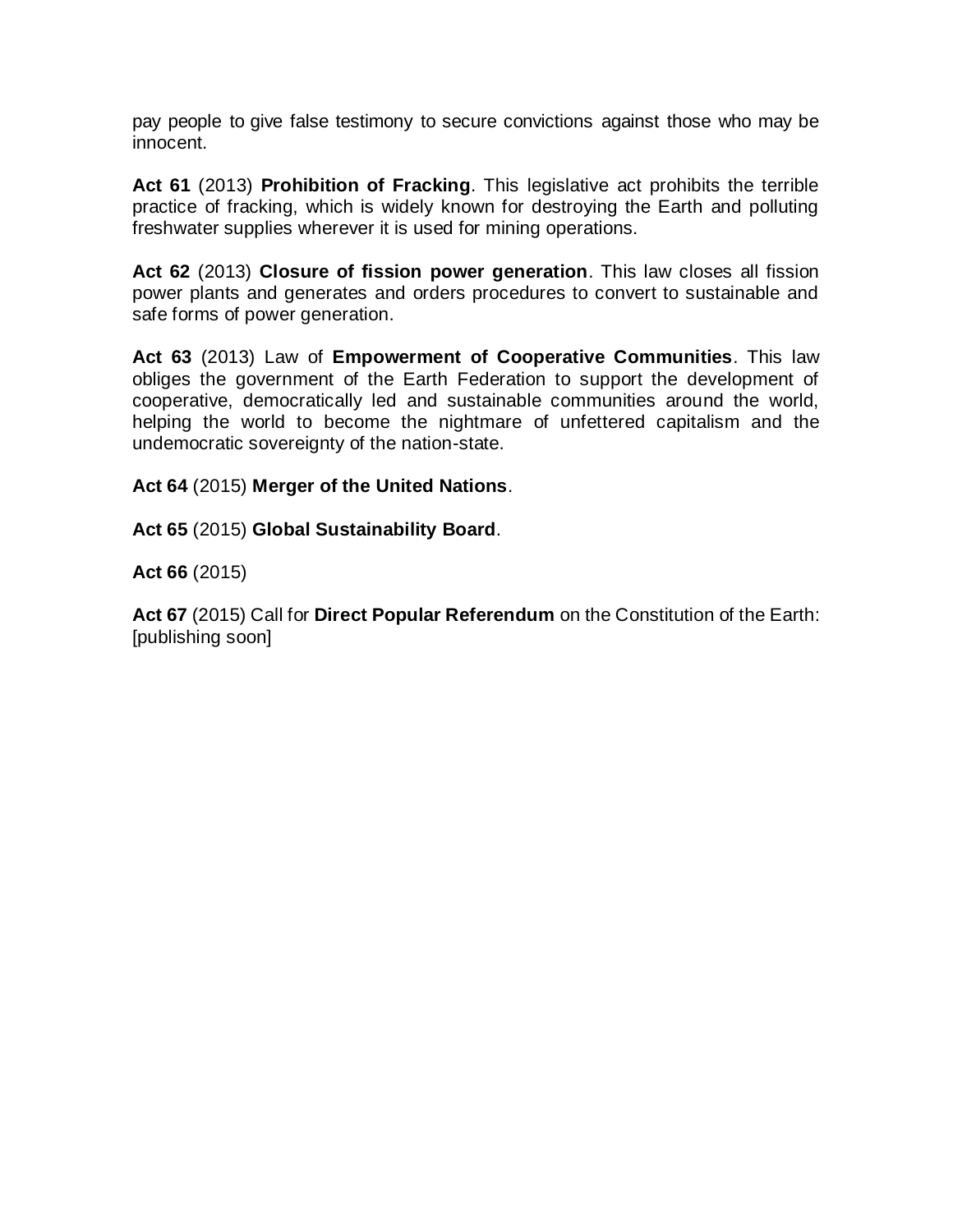## **Acta Legislativa Mundial #Venezuela06 Poner al día el Gobierno Mundial Provisional**

(Resumen: Compilar en un documento la legislación y estructuras de gobierno del Gobierno Mundial Provisional)

Parlamento Mundial Provisional

Del 10 al 12 de diciembre de 2021, Nueva Delhi, India

## **Ley Legislativa Mundial # Venezuela06**

Título corto: Compilación legislativa y organizativa.

Considerando que se hace inminente la transición del Gobierno Mundial Provisional a la Primera Etapa Operativa establecida en el artículo 17 de la Constitución Mundial para la Federación de la Tierra;

Considerando que desde 1982 se han dictado 67 Leyes Mundiales, que comprenden una gran cantidad de aspectos para el gobierno mundial;

Los delegados de la 15ª Sesión del Parlamento Mundial Provisional proclamamos la siguiente ley:

- 1. Se ordena la creación de una compilación integral de todas las leyes y estructuras organizativas creadas por el Parlamento Mundial Provisional, presentándolas de una manera pedagógica. Así mismo, establecer recomendaciones para la integración legislativa, simplificando la legislación en un código holístico. También recomendar las modificaciones pertinentes a las estructuras organizativas existentes. Todo ello siguiendo lo establecido en la Constitución Mundial para la Federación de la Tierra. Se debe incluir recomendaciones acerca de las comisiones y estructuras previstas en la Constitución Mundial y no creadas aún (Artículo 19.1.2). En un resumen ejecutivo se presentará un organigrama descriptivo del gobierno mundial provisional, tanto existente, como modificaciones propuestas, siempre dentro del marco dela Constitución Mundial.
- 2. En anexo se lista las leyes y estructuras creadas a la fecha.
- 3. Como instancia promotora de la ratificación de la Constitución Mundial, se delega a la World Association and Parliament Association las actividades de promoción de la ratificación de la Constitución. Para ello, ésta deberá crear al menos las estructuras organizativas:
	- $\checkmark$  Organización. Registro de capítulos y Distritos Electorales en la base de datos, definición del formulario de registro, registro de ratificadores de la Constitución, asociados y organizaciones afines.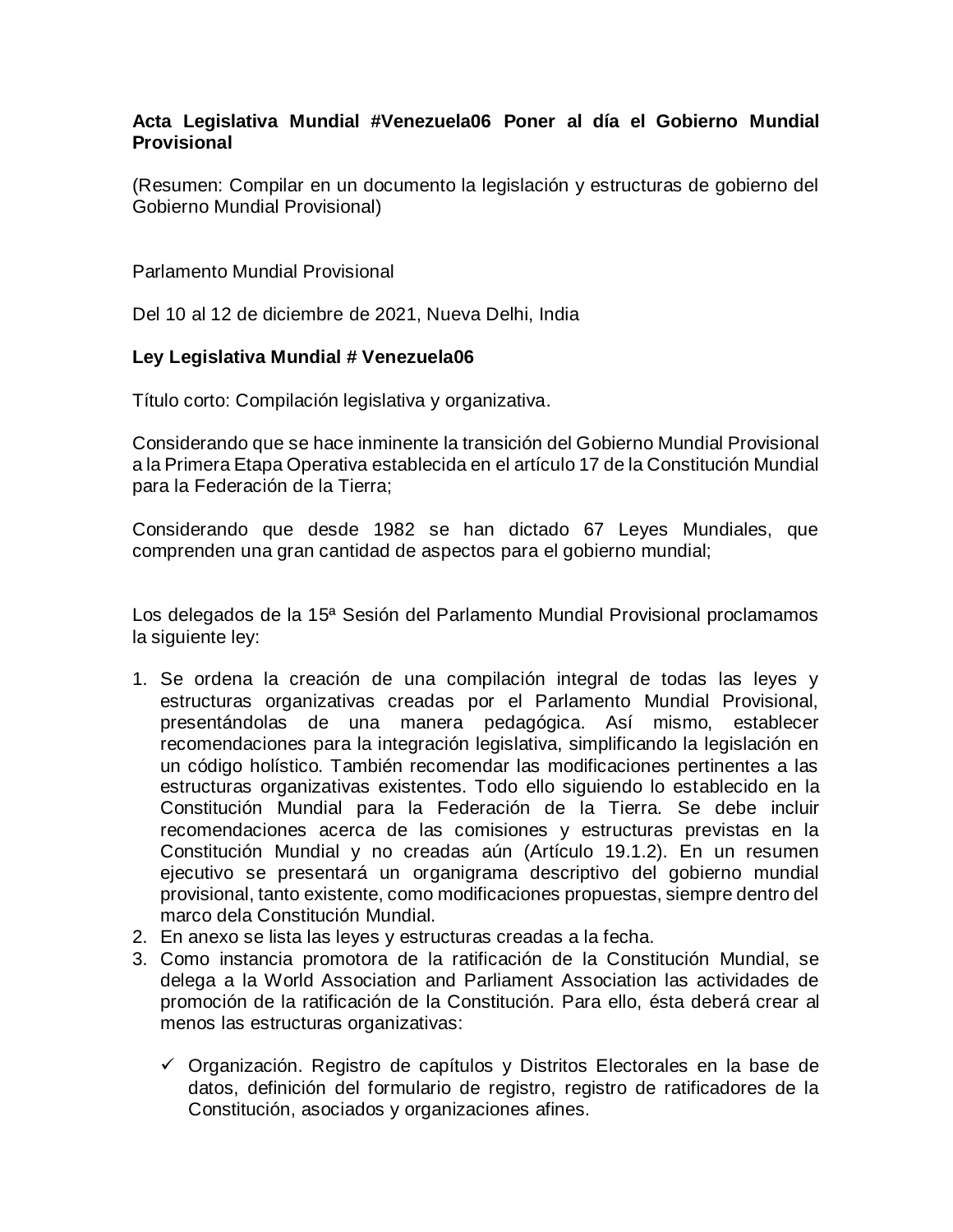- Tecnología y Comunicaciones Globales: Definición e implementación de la estructura física de la Base de Datos, Desarrollo y Mantenimiento del Sitio Web, Comunicaciones con asociados, ratificadores, organizaciones.
- $\checkmark$  Definición de distritos electorales, que actualice el trabajo ya realizado.
- $\checkmark$  Organización del próximo Parlamento Mundial Provisional y Constituyente, de ser necesario.
- $\checkmark$  Vicepresidentes por regiones: Al menos 8 "regiones": América del Norte, América Latina y el Caribe, África-Medio Oriente, China-Japón, Oceanía, India, Europa-Rusia, solo para dar un ejemplo.

Adoptado en su forma enmendada 12 de diciembre de 2021

Atestiguado Eugenia Almand, secretaria Parlamento Mundial Provisional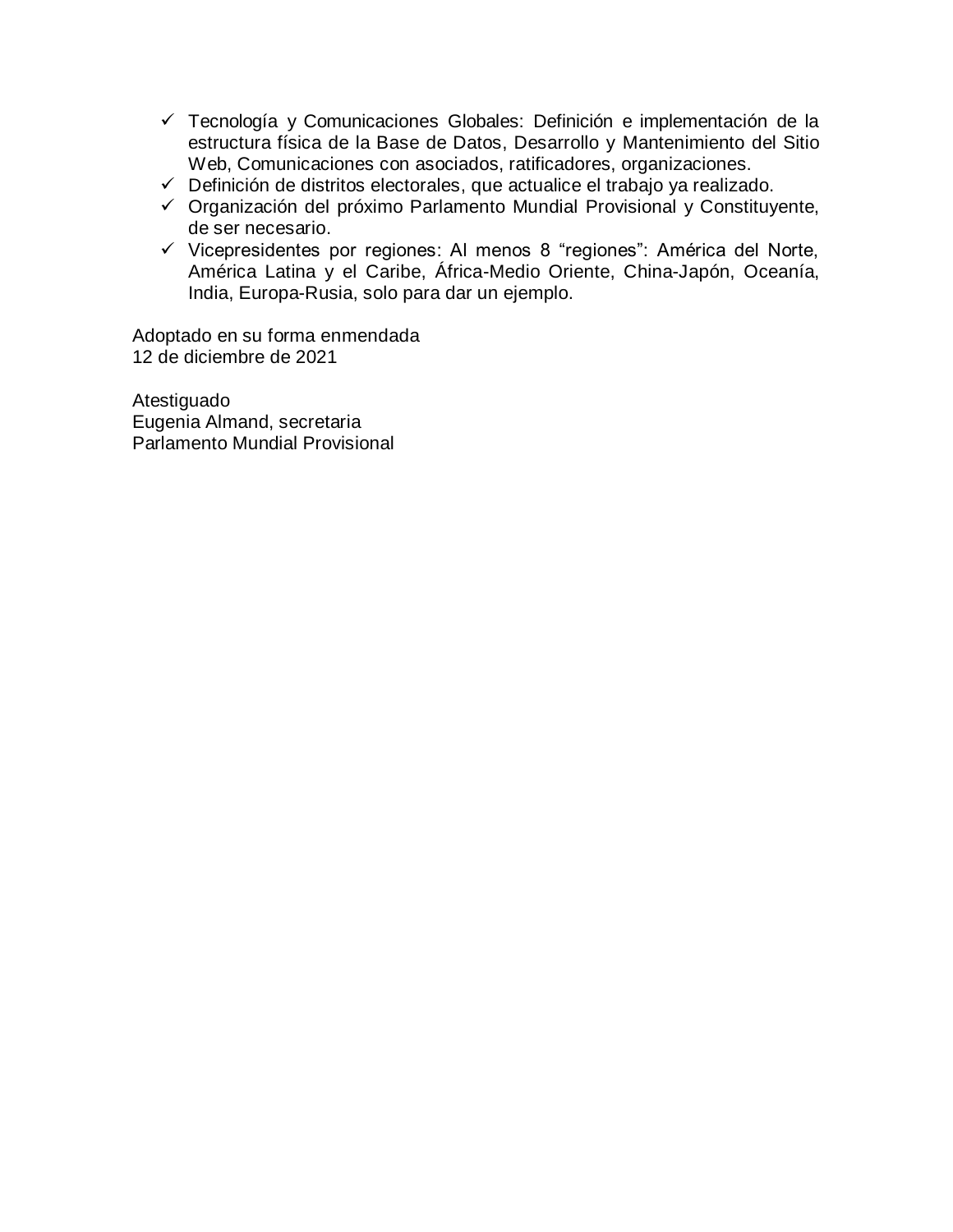## **ANEXO**

**Actas legislativas mundiales aprobadas, indicando las fechas de su aprobación o modificación, y las estructuras organizativas correspondientes**

El año 2003 marca el final de la era del formato de convención internacional y el comienzo del formato de la ley parlamentaria mundial.

**Acta 1**. (1982 / … / 2004) Se declaran **ilegales las Armas de Destrucción Masiva, incluyendo las nucleares**. Se crea la Agencia Mundial de Desarme con una Junta Directiva de 15 a 275 miembros. Responde al Parlamento Mundial Provisional y al Gabinete Mundial Provisional La Fiscalía Provisional General Mundial puede establecer cargos criminales ante cualquier corte mundial adecuada establecida en concordancia con la Constitución de la Tierra.

Nro 1. Parlamento Mundial provisional.

Nro 2. Agencia Mundial de Desarme. Responsable ante el Parlamento Mundial Provisional y ante un Gabinete Mundial Provisional creado por el Parlamento. (Nota: 19.1.2.4 Comisión de Desarme Mundial).

**Acta 2**. (1982 / … / 2004) **Desarrollo Económico**. Se crea la **Organización para el Desarrollo Económico Mundial** (World Economic Development Organization (WEDO) que administre, para quienes hayan ratificado la Constitución Mundial, un programa de desarrollo económico mundial para lograr las necesidades humanas, con un presupuesto en Créditos de la Tierra o **Moneda de la Tierra** (Hours) equivalente al menos a 10 millones e anuales (1e = 20 4 1982). Se establece un Sistema Planetario de Crédito y Bancario. Se extenderá una línea de crédito de diez veces el monto suscrito.

Nro 3. Organización para el Desarrollo Económico Mundial (World Economic Development Organization (WEDO) (Nota: 19.1.2.3 Comisión de Desarrollo Mundial)

**Acta 3**. (1982 / … / 2004) **Océanos y lechos marinos**. Los océanos y lechos marinos, desde 20 Km de la costa, son herencia común de las gentes de la Tierra, son Territorio Mundial, administrado por la Federación de la Tierra. Se establece la Administración de Océanos y Lechos Marinos (World Oceans and Seabeds Administration WOSA) puede adoptar regulaciones de otras autoridades [\(International Seabed Authority](http://www.isa.org.jm/) y la Ley del Mar) que no colidan con la Constitución de la Tierra. Se crea una Comisión de Océanos y Lechos Marinos (World Oceans and Seabeds Commission WOSC) que preparará la Autoridad de Océanos y Lechos Marinos (World Oceans and Seabeds Authority).

Nro 4. Administración de Océanos y Lechos Marinos (World Oceans and Seabeds Administration WOSA)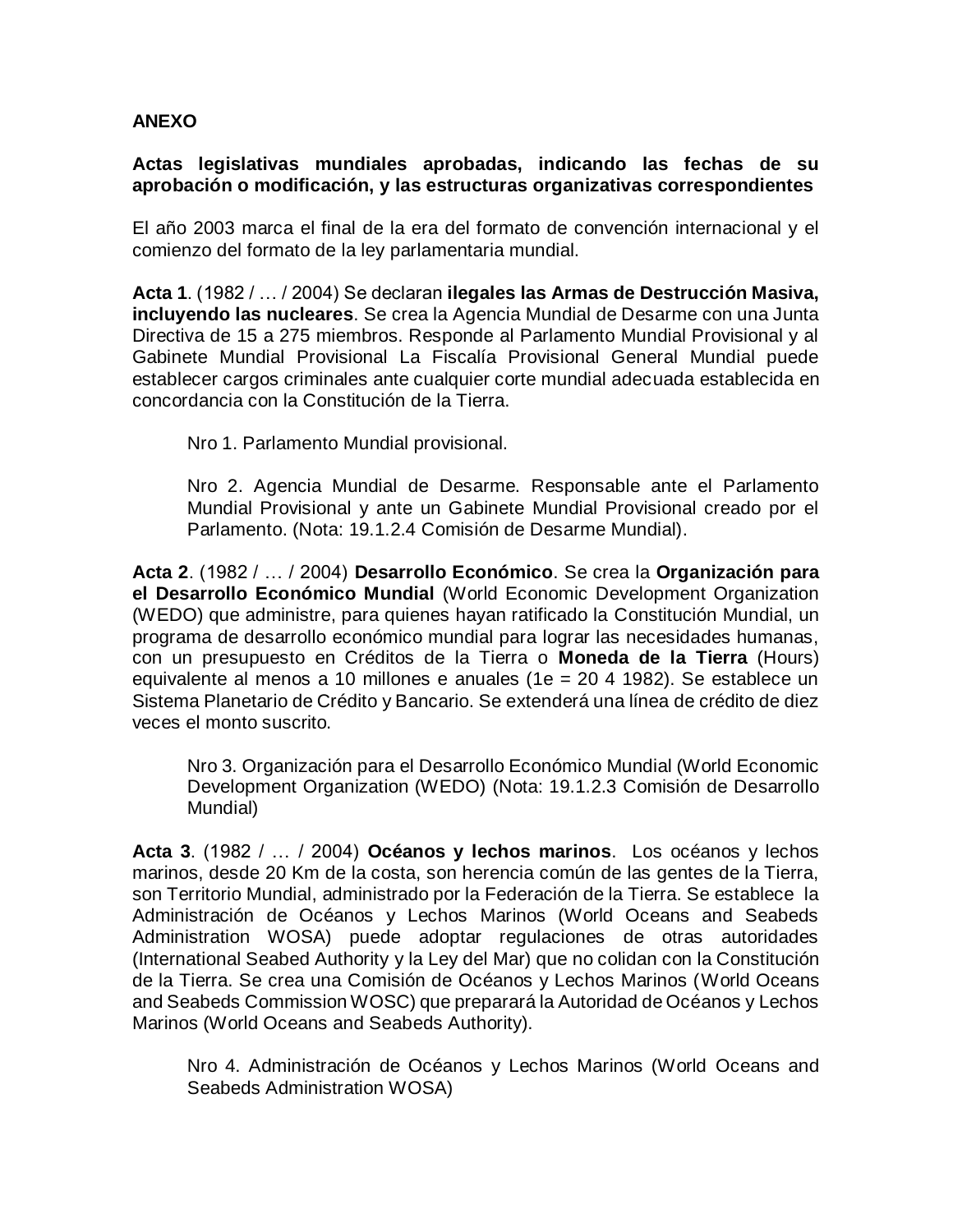Nro 5. Comisión de Océanos y Lechos Marinos (World Oceans and Seabeds Commission WOSC)

**Acta 4**. (1982 / … / 2004) **Sistema Universitario Mundial**. Se crea la Escuela Graduada de Problemas Mundiales (Graduate School of World Problems) como primera parte del Sistema Universitario Mundial (World University System), para preparar a los individuos a trabajar en soluciones pacíficas a todo tipo de problemas mundiales. Se establece una Junta Directiva. Tendrá sede en Radford, Virginia y en otras localidades del mundo tendrá campos universitarios.

Nro 6. Escuela Graduada de Problemas Mundiales (Graduate School of World Problems) como primera parte del Sistema Universitario Mundial (World University System) (Nota: 19.1.2.5 Comisión de Problemas Mundiales).

**Acta 5**. (1982 / … / 2004) **Corte Mundial de Distrito**. Se crea con sede en Los Ángeles y Nueva York la Corte Provisional Mundial Distrital (Provisional District World Court PDWC). En otras ciudades puede establecerse cortes. Estas cortes utilizarán como Reglas las Reglas vigentes de las cortes supremas del país anfitrión, excepto cuando colidan con la Constitución Mundial o leyes emanadas de sus organismos. Se establece la primera Corte Mundial Regional Provisional (Provisional Regional World Court PRWC) en Los Angeles. Las apelaciones serán ante al apropiado tribunal de la Corte Suprema Mundial (World Supreme Court) firme o provisional, o ante el Tribunal Supremo de la Corte Suprema Mundial. Para implementar esta Acta, el Parlamento Mundial Provisional establece una Comisión Parlamentaria Permanente (Standing Parliamentary Commission).

Nro 7. Corte Provisional Mundial Distrital (Provisional District World Court PDWC).

Nro 8. Corte Mundial Regional Provisional (Provisional Regional World Court PRWC) en Los Angeles.

Nro 9. Corte Suprema Mundial (World Supreme Court) y Tribunal Supremo de la Corte Suprema Mundial.

Nro 10. Comisión Parlamentaria Permanente (Standing Parliamentary Commission) del Parlamento Mundial Provisional.

**Acta 6**. (1985 / … / 2015) **Rescate de la Tierra**. Se crea una Administración de Emergencia de Rescate de la Tierra (Emergency Earth Rescue Administration EERA) para **combatir el incremento de CO2 y Metano**, mediante la educación y ayudando a la recomposición de bosques y océanos y el uso de energías limpias. Tendrá una Comisión Parlamentaria Permanente (Standing Parliamentary Commission). Se elige una Junta Directiva que a su vez elige un Consejo Ejecutivo de Rescate de la Tierra (Earth Rescue Executive Council EREC). Se organizarán Equipos Globales de Rescate en todo el mundo.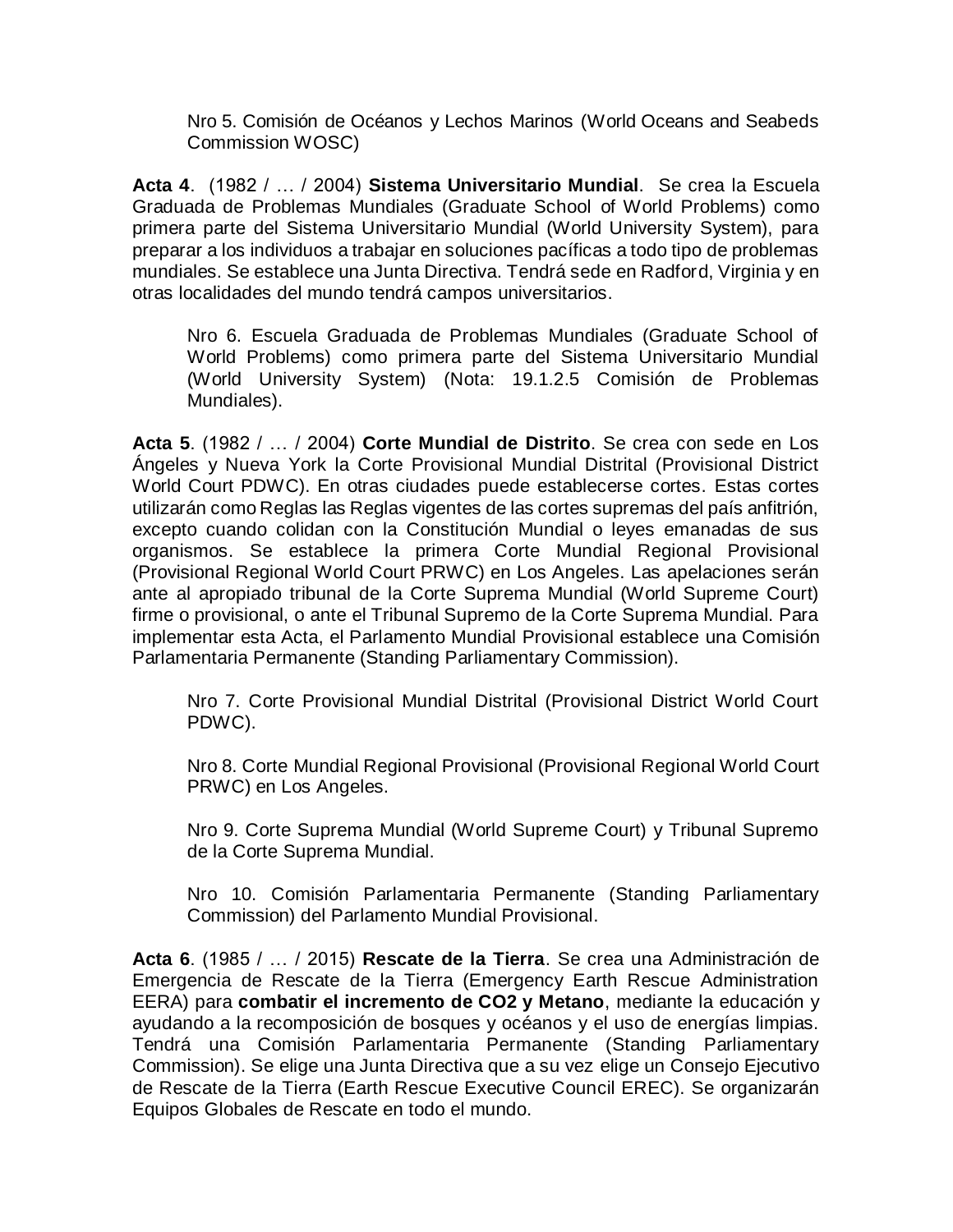Nro 11. Administración de Emergencia de Rescate de la Tierra (Emergency Earth Rescue Administration EERA). Tendrá una Comisión Parlamentaria Permanente (Standing Parliamentary Commission). Se elige una Junta Directiva que a su vez elige un Consejo Ejecutivo de Rescate de la Tierra (Earth Rescue Executive Council EREC).

**Acta 7**. (1985 / … / 2004 2013/ ) **Corporación de Fondos de la Federación de la Tierra**. Se crea la Corporación de Fondos de la Federación de la Tierra (Earth Federation Funding Corporation EFFC) **para obtener contribuciones y préstamos**. Tiene una Junta Directiva, un Comité Ejecutivo, un Directorio, un Banco Central Público y una Junta de Asesores.

Nro 12. Corporación de Fondos de la Federación de la Tierra (Earth Federation Funding Corporation EFFC). Tiene una Junta Directiva, un Comité Ejecutivo, un Directorio, un Banco Central Público y una Junta de Asesores.

**Acta 8**. (1985 / … / 2004) **Comisión sobre Terrorismo**, con el fin de investigar, proponer soluciones, traer a la luz situaciones, buscar la aprehensión de responsables. Está formada por miembros del Parlamento Mundial Provisional.

Nro 13. Comisión sobre Terrorismo.

**Acta 9**. (1987 / … / 2004) **Ministerio del Ambiente** (Global Ministry of Environment GME).

Nro 14. Ministerio del Ambiente (Global Ministry of Environment GME).

**Acta 10**. (1987 / … / 2004) **Autoridad del Sistema de Energía Mundial de Hidrógeno** (World Hydrogen Energy System Authority WHESA), para ir de la energía fósil a la de Hidrógeno, a través de la educación, investigación y desarrollo, proyectos de muestra, desarrollo, penalización.

Nro 15. Autoridad del Sistema de Energía Mundial de Hidrógeno (World Hydrogen Energy System Authority WHESA).

**Acta 11**. (1987 / … / 2013 / 2015) **Corporación Financiera de Crédito de la Tierra** (Earth Financial Credit Corporation EFCC), como una división de la Organización de Desarrollo Económico del Mundo (World Economic Development Organization). Las personas que adopten la Constitución de la Tierra pueden formar una Unión de Crédito de la Federación de la Tierra (Earth Federation Credit Union EFCU) en la base de un miembro un voto.

Nro 16. Corporación Financiera de Crédito de la Tierra (Earth Financial Credit Corporation EFCC), como una división de la Organización de Desarrollo Económico del Mundo (World Economic Development Organization).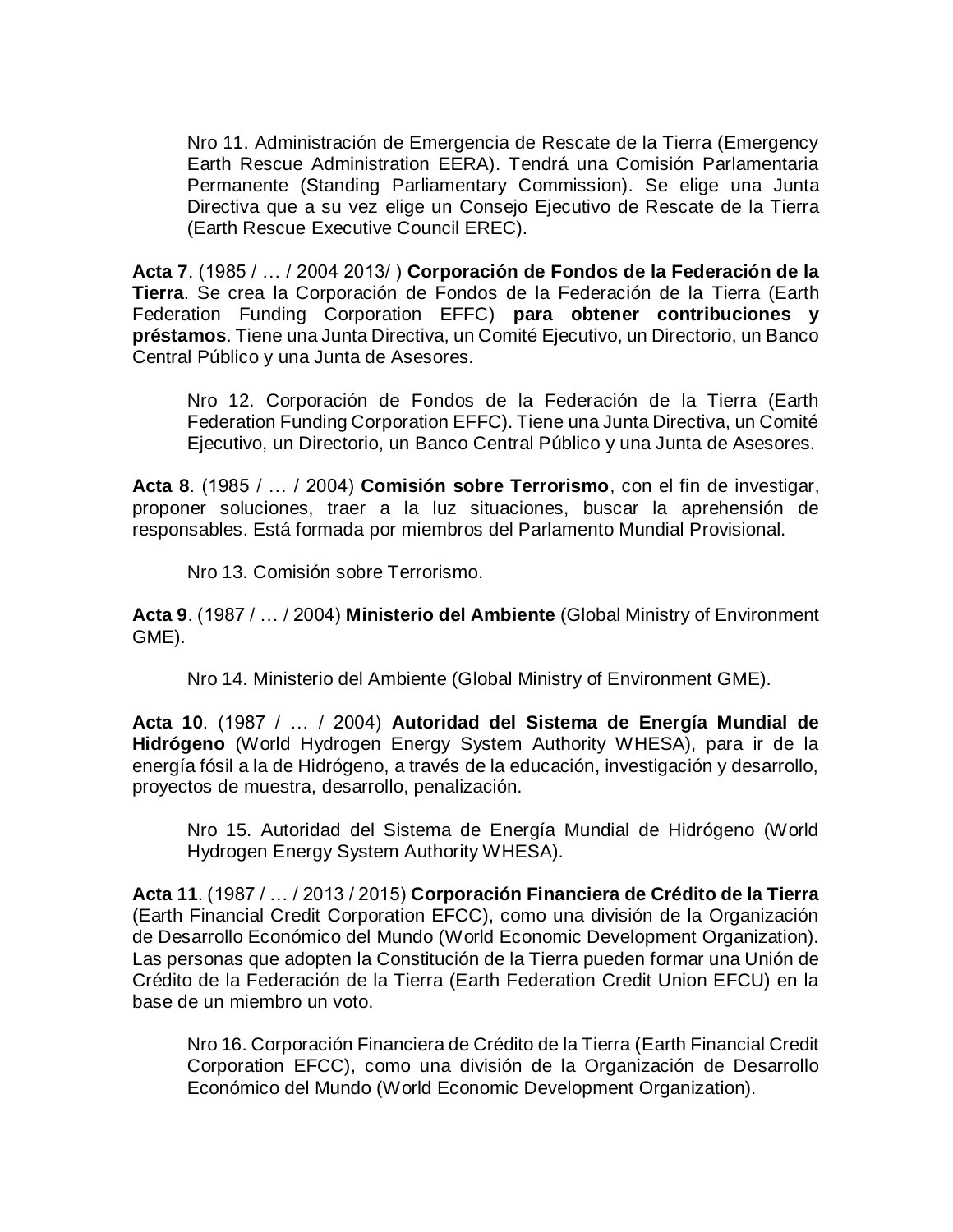Nro 17. Unión de Crédito de la Federación de la Tierra (Earth Federation Credit Union EFCU).

**Acta 12**. (1996 / … / 2004) Manifiesto. **Comienzo del Gobierno Mundial** incluyendo más del 70% de la superficie de la Tierra. Se toma posesión de todos los mares, la Antártida, la atmósfera y la Luna. Mientras se ratifica la Constitución, se establece un Gobierno Mundial Provisional. Se adoptan varias medidas: 1) Se prohíbe el transporte de armas de destrucción masiva, y el respectivo personal, en los mares y atmósfera y el espacio. 2) Se relanza el Acta 11 Corporación Financiera de Crédito de la Tierra (Earth Financial Credit Corporation EFCC). 3) Se relanza el Acta 6 Administración de Emergencia de Rescate de la Tierra (Emergency Earth Rescue Administration EERA). 4) Se establece el Comité Parlamentario Permanente de Desarme (Acta 1). 5) Se emite la legislación completa para una Administración de Energía Integral. 6) Se establece un Gabinete Mundial Provisional. 7) Se crea un Presidium permanente para el Parlamento Mundial provisional y el gobierno mundial provisional. 8) Se instruye al Presidium a delinear las primeras cinco zonas federales en cada uno de los continentes.

Nro 18. Comité Parlamentario Permanente de Desarme (Acta 1)

Nro 19. Administración de Energía Integral.

Nro 20. Gabinete Mundial Provisional.

Nro 21. Presidium permanente para el Parlamento Mundial provisional.

**Acta 13**. (2003) **Acta Mundial de Paz**. Se declara ilegal financiar, fabricar, poseer, promover, comerciar, usar, amenazar de usar, armas de destrucción masiva, sus partes y componentes. Se toma posesión de los bunkers de armas de destrucción masiva. Se declara ilegal el bloqueo económico, militar o de telecomunicaciones. Se desclasifica y se hace del dominio público toda propiedad intelectual relacionada con las armas de destrucción masiva. La recluta es ilegal. No se reconocen todas las provisiones de la Convención de Ginebra, como el permitir atacar a civiles. Ninguna organización puede tener veto sobre la Agencia Mundial de Desarme. Los Fiscales Generales Mundiales pueden ordenar la aprensión de personas que violen la legislación mundial. Las sentencias incluirán la restitución a las víctimas y aplicar medidas que impidan la reincidencia. Las sentencias serán lo menos restrictivas posibles.

**Acta 14**. (2003) Creación de la **Oficina de Fiscales Mundiales Generales provisionales**, incluyendo una Oficina de Fiscales Regionales. Se une con la Agencia Mundial de Desarme. Se crean los departamentos de investigación, aprehensión y arresto, prosecución, remedios y corrección y resolución de conflictos. Se crea el Supervisor de Policía Mundial y 20 las Capitanías Regionales, que actuarán bajo el principio de menor fuerza posible. Tiene un artículo reservado.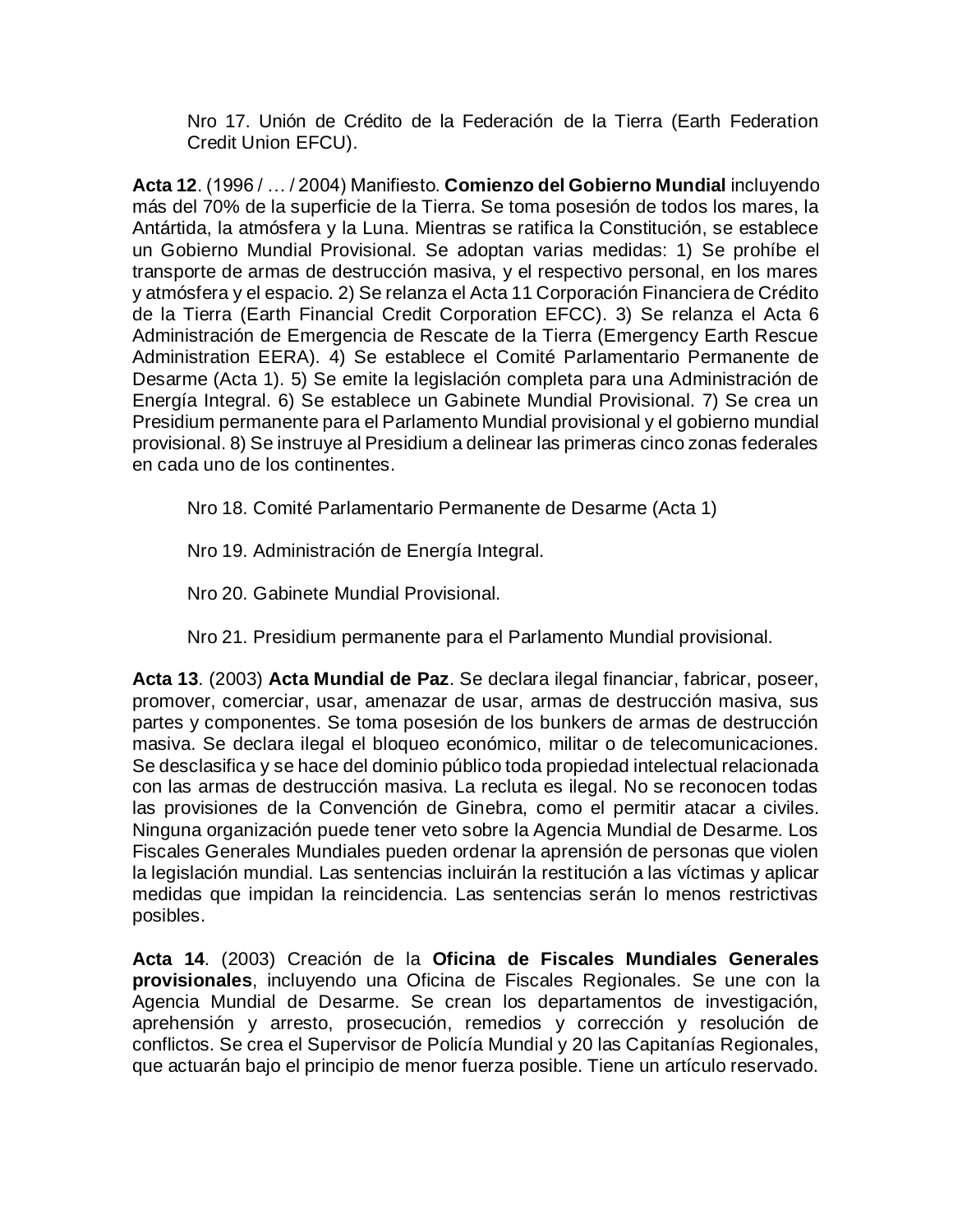Nro 22. Oficina de Fiscales Mundiales Generales provisionales, incluyendo una Oficina de Fiscales Regionales. Se une con la Agencia Mundial de Desarme.

**Acta 15**. (2003) Se crea la **Corte Mundial en Derechos Humanos**, que comprende el Tribunal del mismo nombre, y se adopta el Estatuto del Tribunal Mundial en Derechos Humanos. Los derechos humanos están sobre la soberanía. Se establecen los derechos fundamentales. Se activa el Colegio de Jueces Mundiales, que elige el Concilio Mundial de Jueces. La Corte sólo atiende casos de personas naturales.

Nro 23. Corte Mundial en Derechos Humanos.

Nro 24. Colegio de Jueces Mundiales, que elige el Concilio Mundial de Jueces.

**Acta 16**. (2003) **Recursos de Hidrocarburos**. Se mundializa en una sola reserva mundial y se crea una Junta Mundial de Reservas de Hidrocarburos y se crea un Ministerio aparte del de Energía, al no considerarse los hidrocarburos energía adecuada. La Junta tendrá una Junta Asesora muy amplia.

Nro 25. Junta Mundial de Reservas de Hidrocarburos y se crea un Ministerio aparte del de Energía.

**Acta 17**. (2003 / … / 2004+ 11th) **Comisión provisional para la Revisión Legislativa**, para revisar la legislación internacional que pueda estar obsoleta o colida con la Constitución Mundial.

Nro 26. Comisión provisional para la Revisión Legislativa.

**Acta 18**. (2003 / 2004) **Oficina Mundial de Rentas** (provisional Office of World Revenue POWR), para recolectar impuestos sobre el uso de los comunes de la Tierra, uso de drogas recreacionales, y un impuesto al patrimonio, etc. Tendrá oficinas de cambio de monedas.

Nro 27. Oficina Mundial de Rentas (provisional Office of World Revenue POWR).

**Acta 19**. (2003) **Código Penal Mundial**. Establece tres clasificaciones de delitos menores, delitos (libertad condicional) y siete clasificaciones de crímenes (prisión). Promueve el establecimiento de penas menos disruptivas que la prisión, como arresto domiciliario. El código aplica a personas, pero incluye multas a corporaciones. Define las condiciones agravantes, mitigantes y extenuantes. Establece un detalle de grado de cada delito o crimen.

**Acta 20**. (2003) **Tribunal de la Corte Criminal para los juicios criminales más graves** y establece relaciones correctas con la ONU.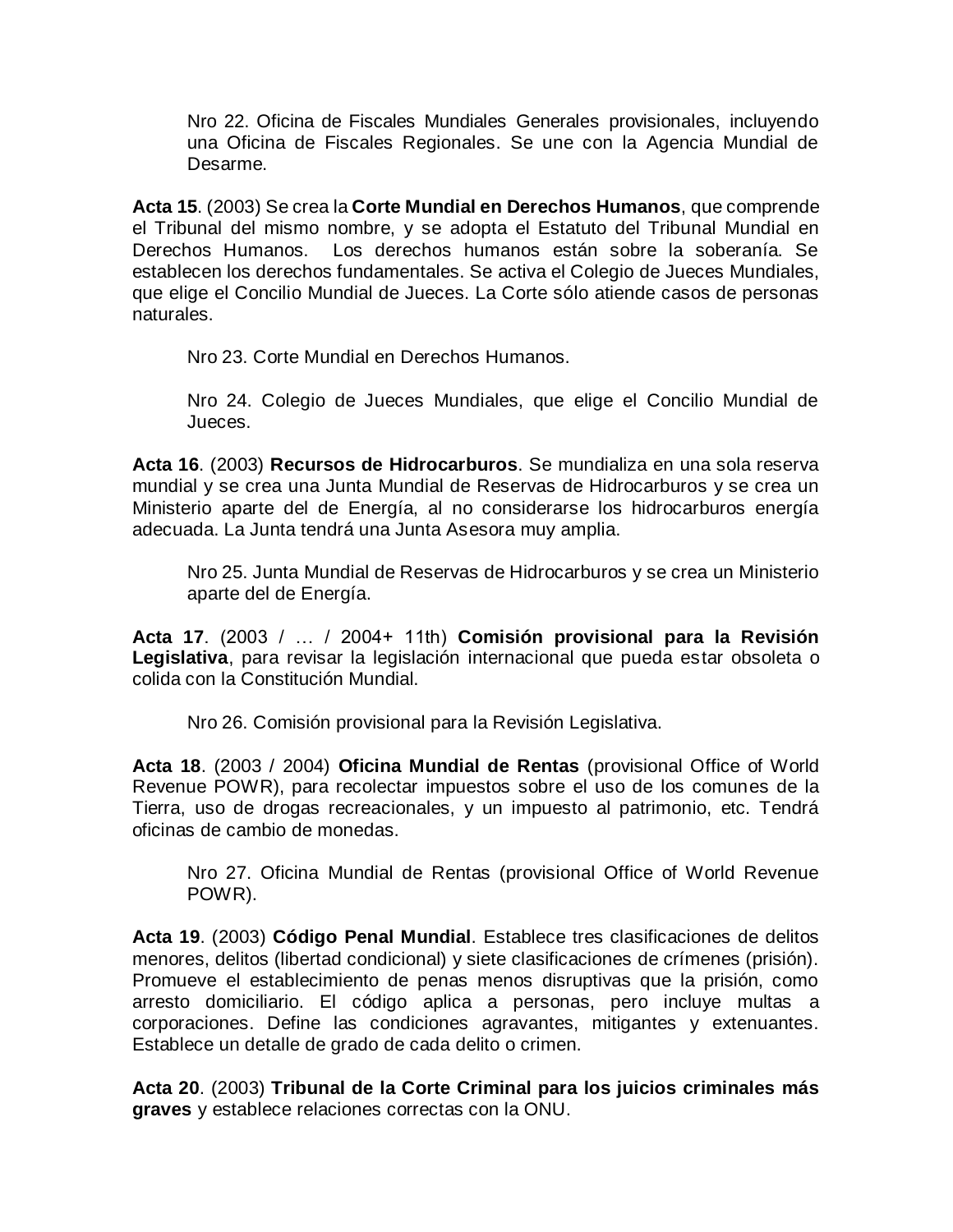Adopta un estatuto para establecer la Corte Mundial para Casos Penales.

Nro 28. Tribunal de la Corte Criminal para los juicios criminales más graves.

**Acta 21**. (2003 - 2004) **(Ministerio) Departamento Mundial de Patentes y Derechos de Propiedad Intelectual** (Nro 29), que registre y establezca un sistema justo y proteja las culturas tradicionales

Nro 29. (Ministerio) Departamento Mundial de Patentes y Derechos de Propiedad Intelectual.

**Acta 22**. (2004) **Promoción de equidad económica**, con un estándard mundial de sueldos y salarios. Se usará el **Producto Interno Bruto Neto**, descontando los elementos que destruyen. Cada año se dividirá ese valor entre el total de horas trabajadas para obtener el salario promedio. También se fijará el **salario mínimo**, así como el máximo (4 veces el mínimo). Todo ingreso superior debe ser devuelto como impuesto, donado o re invertido. Se establece igual sueldo para igual trabajo. Se establece una escala de salarios. La **moneda** estará atada a ese valor, por lo que no fluctuará, lo que eliminará la inflación. Se proveerá educación, salud, sanidad y seguridad social gratuitas. Cada año se calculará la jornada de trabajo completo, que se bajará en función del índice de desempleo para llevar este a 0%. El objeto general es aumentar tanto los salarios como la calidad de vida, así como reducir la jornada y hacerla menos intensiva, gracias a la tecnología.

**Acta 23**. (2003 / 2007) **Estándares globales de contabilidad y auditoría**, usando el trabajo de la Junta Internacional de Estándares de Contabilidad [\(International](http://www.iasb.org/)  [Accounting Standards Board\)](http://www.iasb.org/). Permite que la Organización Mundial de Desarrollo Económico (World Economic Development Organization) coopere con la JIEC. Se requiere que todas las organizaciones usen sus patrones contables. Unidad de **moneda mundial** es la "hora mundial de crédito y moneda", con el símbolo ө ⊕ y &.

Nro 30. Junta Internacional de Estándares de Contabilidad [\(International](http://www.iasb.org/)  [Accounting Standards Board](http://www.iasb.org/) JIEC)

**Acta 24**. (2003) Memorandum para las **Reglas de procedimientos y evidencias** (226 reglas), para la aplicación del Acta 20 (Tribunal de la **Corte Criminal** para los juicios criminales más graves).

**Acta 25**. (2003) **Standard de conservación de los registros de la Federación de la Tierra**, a través de una Agencia Administradora.

**Acta 26**. (2004) Sobre **Educación en la Federación de la Tierra**, que promueve la creación de escuelas. Reconoce la necesidad de educación pública; reconoce los derechos a la educación; reconoce la deficiencia de la educación en el mundo y la crisis educativa global; reconoce la necesidad de medidas serias e inmediatas para crear un sistema educativo mundial de calidad para crear prosperidad universal,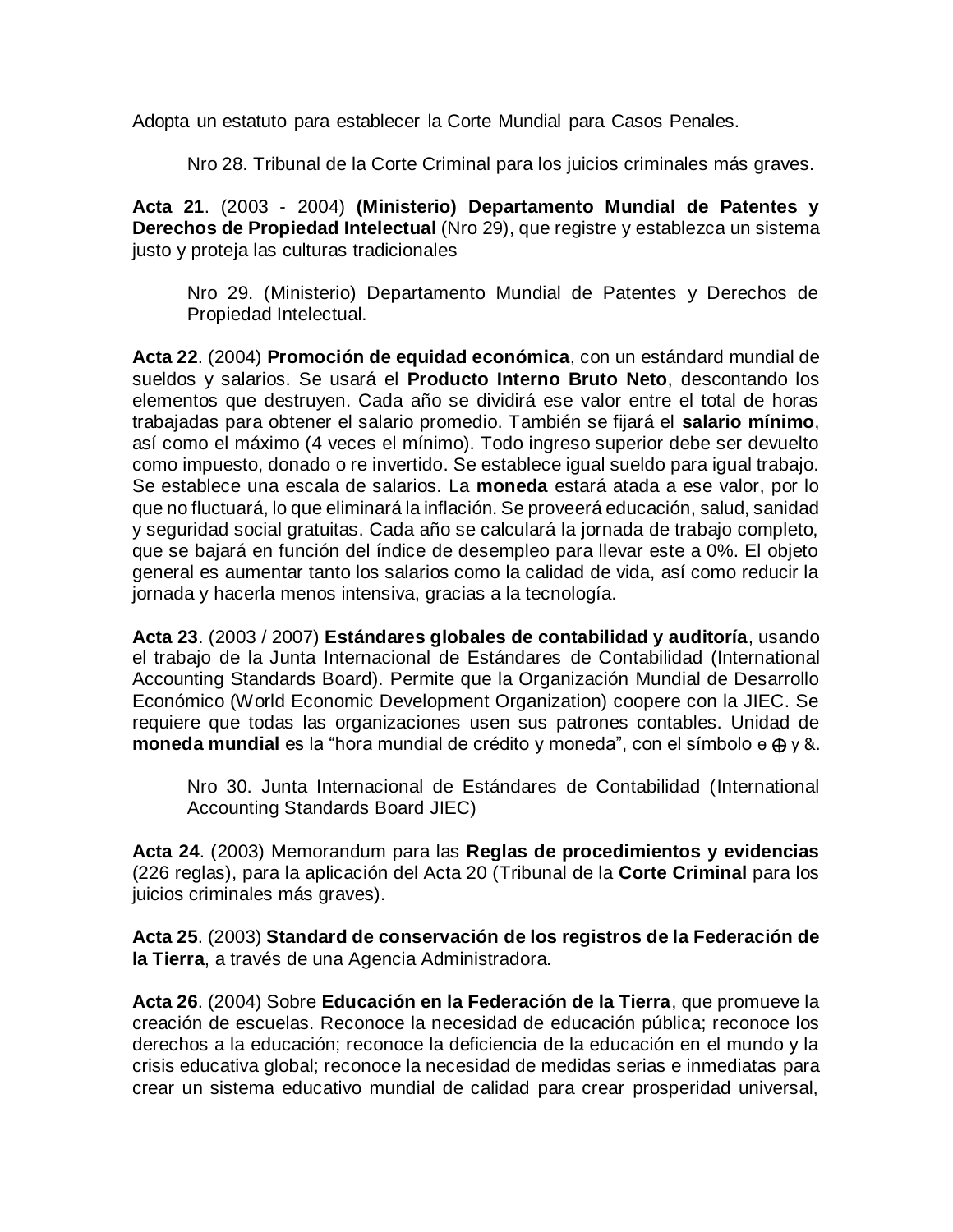salvar el medio ambiente planetario, erradicar la pobreza y activar la democracia mundial. Adopta esta Ley para la Educación Global.

**Acta 27**. (2004) Estatuto sobre los **Derechos de los Niños**. Establece la responsabilidad de los custodios, a ser tratados sin discriminación y con prioridad. Establece el derecho a la vida, a la salud, al ambiente sano, a la educación y la recreación, al desarrollo físico, mental, moral, espiritual y social, a la identidad, incluyendo nacionalidad, nombre y relaciones familiares, a la privacidad, estar con sus padres o al menos en contacto, tener su propia visión, pensamiento y religión y expresarla libremente, poder asociarse libremente, tener acceso a información adecuada de los medios de comunicación, estar protegido contra cualquier tipo de violencia física o mental. Da especial atención a los niños con alguna discapacidad. Trata de la prohibición del tráfico de niños. Se establece un Comité para los Derechos de los Niños (que funcionará en la ONU).

Nro 31. Comité para los Derechos de los Niños (que funcionará en la ONU)

**Acta 28**. (2004) Memorandum del **Tribunal Mundial de Casos Juveniles**, institución permanente. Algunas medidas coinciden con el Acta 20.

Nro 32. Tribunal Mundial de Casos Juveniles.

**Acta 29**. (2004 / 2013) **Administración Mundial de Límites y Elecciones** y previsiones para la Asamblea Global de los Pueblos. Incluye las 20 regiones y 1.000 distritos según el plan Newcombe-Hackett (trabajo en progreso por el crecimiento poblacional: la población se ha duplicado desde entonces, no equitativamente en todas las regiones y distritos).

Nro 33. Administración Mundial de Límites y Elecciones (Nota: 19.1.2.2 Comisión de elecciones mundiales)

Nro 34. Asamblea Global de los Pueblos

**Acta 30** (2004) **Acta del Agua**, que reconoce el agua, un recurso limitado, como herencia común, parte del dominio público y su acceso, un derecho humano, y requiere que se legisle, nacional e internacionalmente, en ese sentido. Se crea la Comisión del Agua.

**Acta 31** (2006) **Acta del Defensor Mundial**.

**Acta 32** (2006) **Acta de Resolución de Conflictos**. Crea un Departamento Mundial para ello y establece sus métodos, parámetros y obligaciones.

Nro 35. Departamento Mundial para Resolución de Conflictos.

**Acta 33** (2006) Acta de **Prohibición de Material de Fisión Nuclear** para armas nucleares.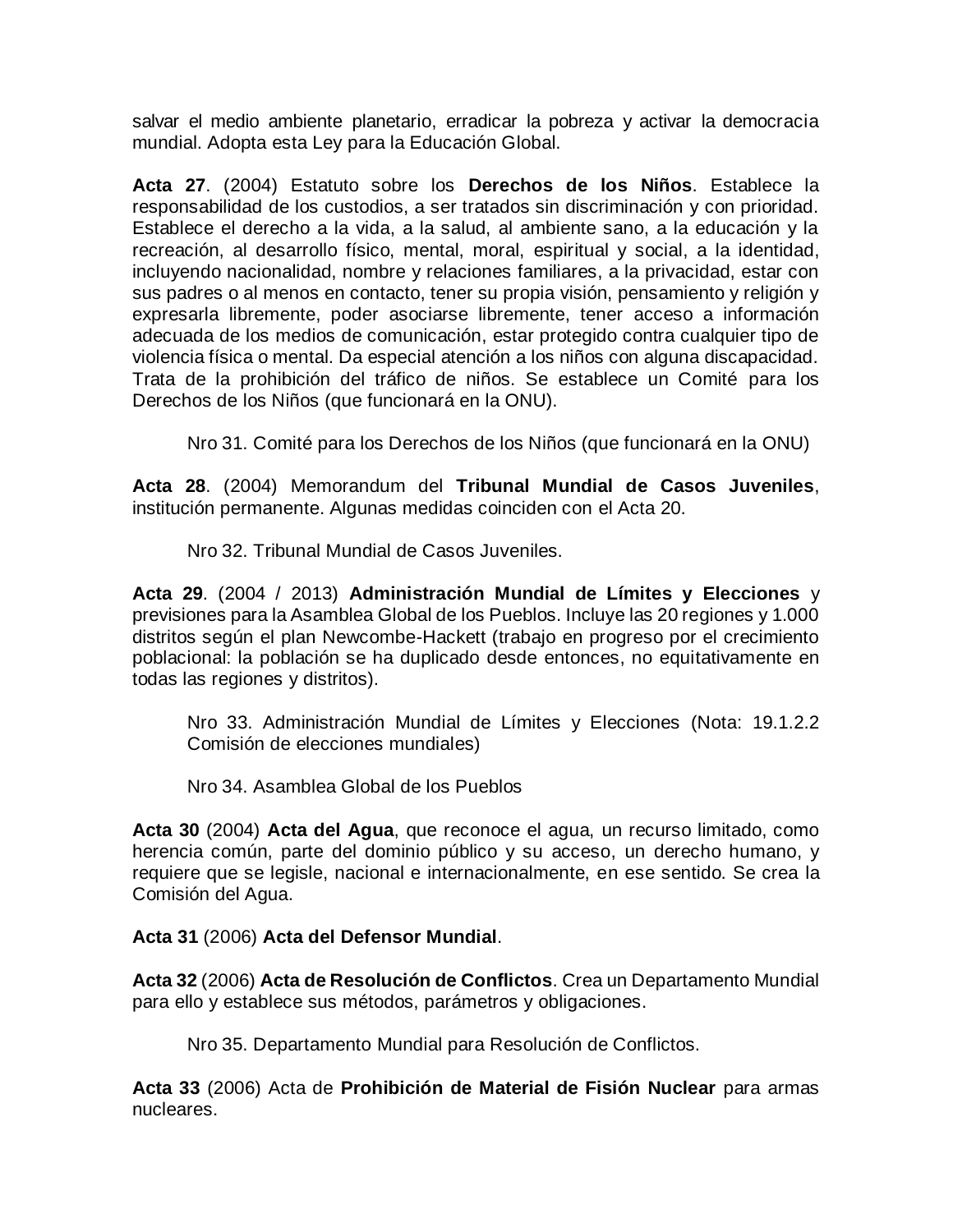### **Acta 34** (2006) Procedimiento para el **Desmantelamiento de Armas Nucleares**

**Acta 35** (2006) Acta de **Contaminación Nuclear**. Da mandato a la Organización Mundial de la Salud para que recomiende en relación a las regulaciones de seguridad.

#### **Acta 36** (2006) Acta de **Desmantelamiento de Guantánamo**.

**Acta 37** (2006) Acuerdo sobre Privilegios e Inmunidades Mundiales.

**Acta 38** (2006) **Utilidades Públicas**, que establece presupuesto a varias agencias.

#### **Acta 39** (2007) **Prohibición de Destrucción No Autorizada de Instrumentos Financieros Ilegales**.

**Acta 40** (2007) Acta de **Fianzas de Indemnización**. Crea bonos de indemnización para catalizar la rápida desinversión de las acciones de la corporación de bombas, proporcionando un incentivo económico para que individuos y corporaciones conviertan sus activos en inversiones no relacionadas con armas.

**Acta 41** (2007) Ley de **Contabilización de Inventarios**. Requiere que los mercados bursátiles de todo el mundo reconozcan y publiquen las leyes que prohíben la producción e inversión de **armas**. Permite al sistema enumerar las corporaciones que están siendo investigadas por posible incumplimiento.

**Acta 42** (2007) **Renta Anual Garantizada Universal**. Define las reglas y parámetros para un ingreso anual garantizado para todos los adultos dentro de la Federación de la Tierra en relación con el ingreso, la pérdida de empleo, la edad, etc.

Crea un ingreso anual garantizado para todos los ciudadanos de la Federación de la Tierra. Mide el ingreso anual garantizado (GAI) en moneda terrestre. Especifica criterios para calcular un ingreso mínimo que cubra las necesidades básicas. Garantiza procedimientos rápidos y confiables para solicitar asistencia complementaria GAI. Da derecho a las personas con ingresos intermedios a una proporción de la asistencia por derecho de GAI. Define la relación entre los ingresos totales de una persona y el derecho a recibir pagos de GAI. Garantiza los pagos de GAI en caso de pérdida del empleo, enfermedad u otras calamidades. Entrará en vigor durante la primera etapa operativa del gobierno mundial según se define en el Artículo 17 de la Constitución de la Tierra.

**Acta 43** (2009) Prohibición de la **trata de personas**. Define y prohíbe tanto la trata local como internacional de seres humanos.

**Acta 44** (2009) Ley de **Desobediencia Civil No Violenta**. Dirige a los tribunales mundiales en casos de arresto por desobediencia civil a tener en cuenta las razones de la desobediencia civil.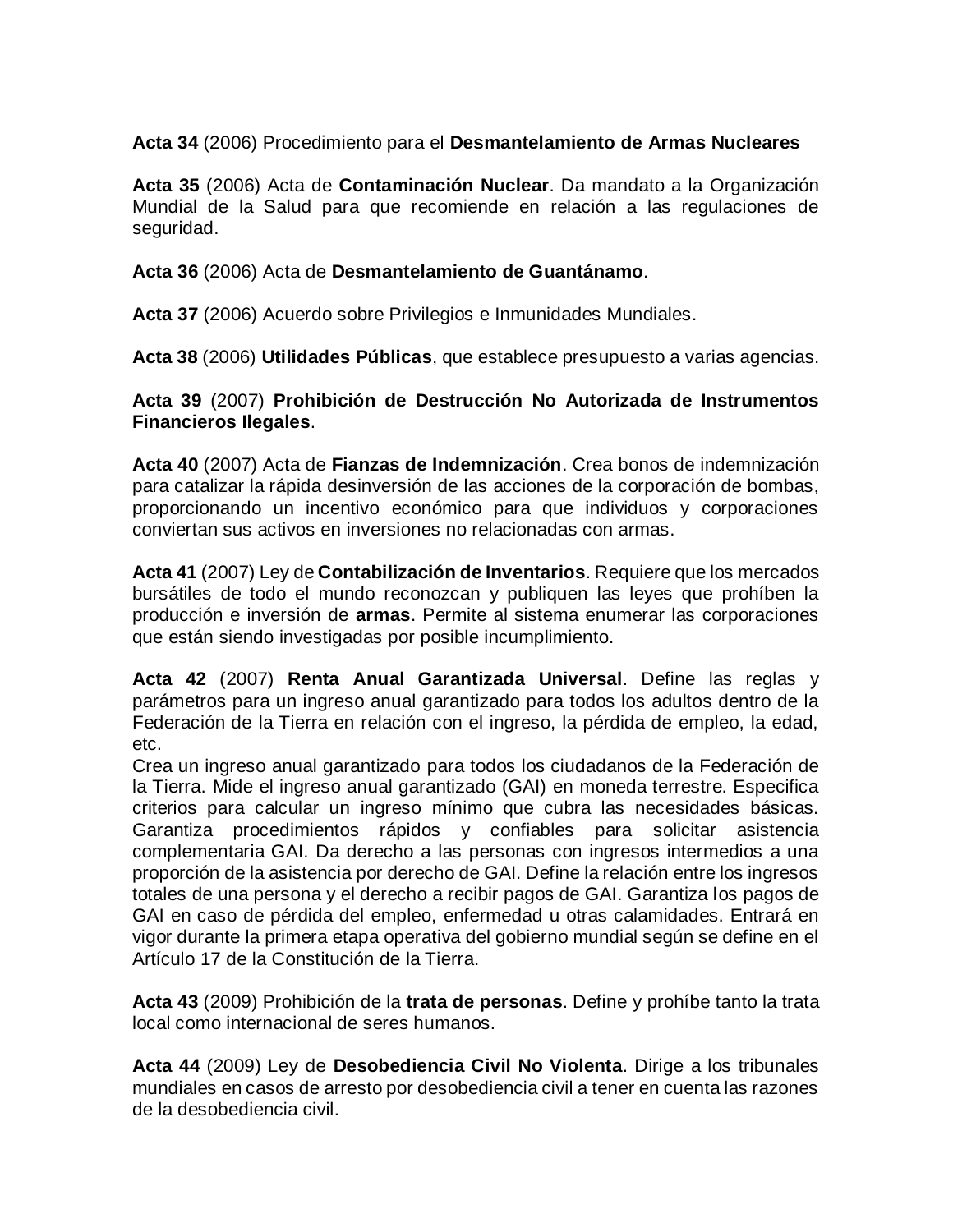**Acta 45** (2009) Ley de **Eficiencia Burocrática**. Establece una oficina dentro del Defensor Mundial para reducir la burocracia en las agencias gubernamentales y para racionalizar la eficiencia a la luz de la justicia, la paz y el bienestar de los individuos en toda la Federación de la Tierra.

**Acta 46** (2009) Ley de **Prohibición de Operaciones Clandestinas**. Prohíbe operaciones clandestinas **paramilitares** para la Federación de la Tierra y todos los gobiernos dentro de la Federación. Prohíbe el secreto del gobierno que proporciona impunidad a las violaciones de la ley.

**Acta 47** (2009) Ley de Integración Internacional. Integra los organismos de la **Organización de Naciones Unidas**, así como las embajadas y consulados nacionales en todo el mundo en el sistema de la Federación de la Tierra. Proporciona entrenamiento de transición e incentivos.

**Acta 48** (2010) **Colegio Mundial de Jueces**. Activa el Colegio provisional de Jueces Mundiales para desarrollar el sistema de tribunales mundiales y comenzar un proceso de abogar y dispensar juicios bajo la autoridad de la Constitución de la Tierra.

**Acta 49** (2010) **Código de Desguace de Buques**. Establece las normas ambientales y de seguridad de los trabajadores para esta industria actualmente muy peligrosa y ambientalmente destructiva.

**Acta 50** (2010) **Fondo de Desmantelamiento de las Centrales Nucleares**. Define los parámetros de desmantelamiento en caso de accidentes o fallas de instalaciones nucleares y los parámetros para el desmantelamiento sistemático de todas las plantas actualmente en funcionamiento dentro de la Federación Tierra, así como las negociaciones para instalaciones nucleares en países fuera de la Federación.

**Acta 51** (2010) **Ley de Prosperidad Económica**. Define los cambios necesarios al actual sistema económico mundial para crear sostenibilidad y prosperidad, prohíbe la especulación financiera sin valor productivo y define los parámetros para convertir toda la banca en una utilidad pública para la gente de la Tierra.

**Acta 52** (2010) **Mejora de la Democracia a través de la Ley de Prohibición de Personalidad Corporativa**. Suprime el estatus legal de "persona" para todas las corporaciones y coloca a todas las corporaciones privadas bajo la supervisión del Ministerio de Comercio y Comercio de la Federación de la Tierra. Limita los usos de la riqueza privada para comprar o influir indebidamente en las elecciones u otros procesos políticos.

Nro 36. Ministerio de Comercio y Comercio de la Federación de la Tierra.

**Acta 53** (2013) Proceso de **Transición para los Gobiernos Nacionales Uniéndose a la Federación de la Tierra**. Esta acta tiene la intención de elaborar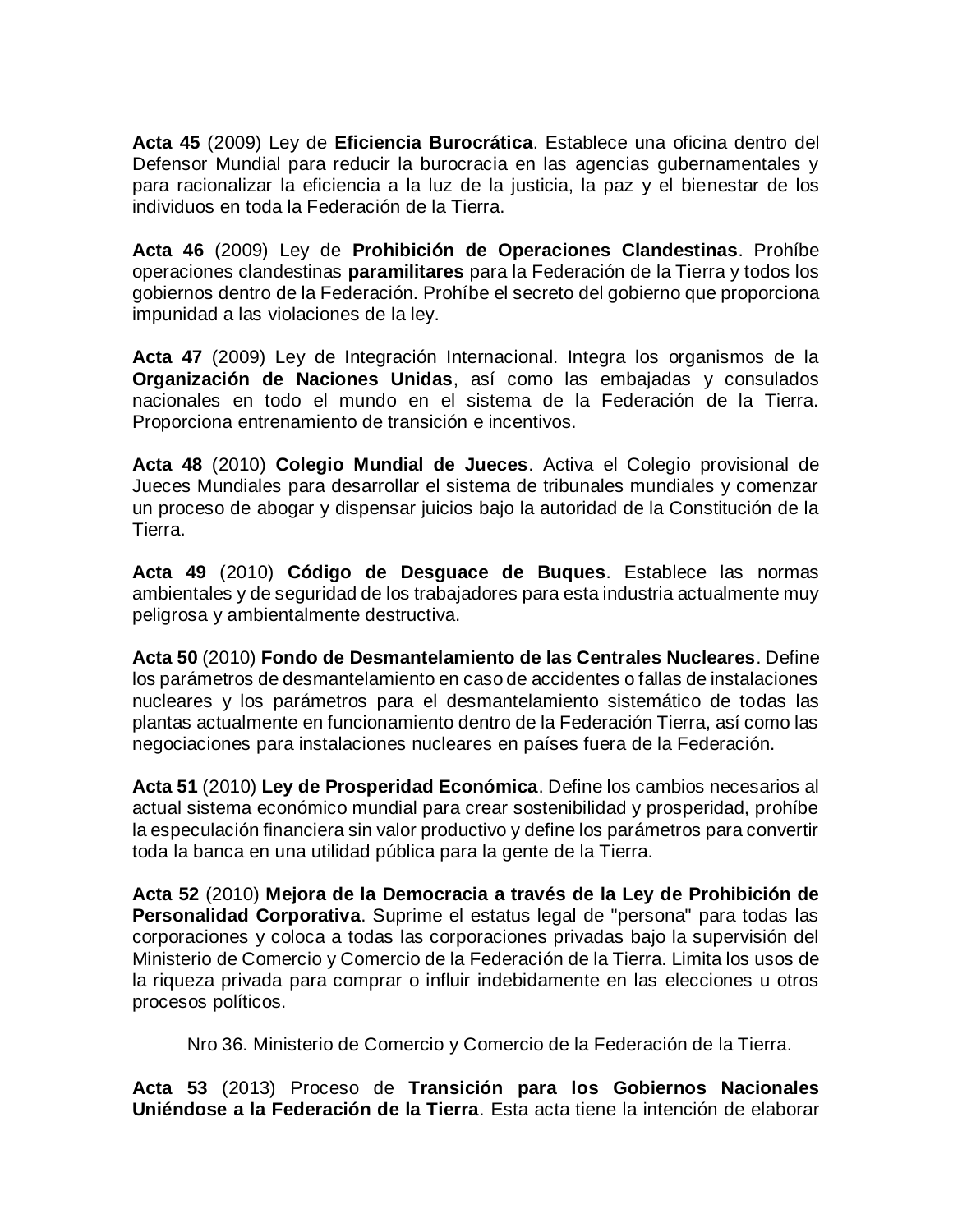los detalles para hacer la transición a la Membresía de la Federación de la Tierra tan suave como sea posible. Proporciona a las naciones, en consulta con los funcionarios de la Federación de la Tierra, elaborar un calendario, un análisis de los arreglos y procedimientos constitucionales, la integración económica, etc.

**Acta 54** (2013) Acta de **Remedios y Correcciones**.

**Acta 55** (2013) Ley de **Limitaciones de Vigilancia**. Esta ley prohíbe que el gobierno mundial utilice la vigilancia sin una orden judicial, que incluya chips de vigilancia o equipo en producciones de consumo sin el consentimiento por escrito del consumidor y de cualquier uso de la vigilancia para fines de control político o censura.

**Acta 56** (2013) **Prohibición de la dispersión de la muchedumbre**. Este acto legislativo protege el derecho de las personas a reunirse. Prohíbe la dispersión policial de multitudes a través de medios peligrosos o potencialmente letales, incluyendo el uso de gas lacrimógeno. En muchos lugares de la Tierra, el derecho de la gente a reunirse se ve amenazado por la dispersión policial de multitudes reunidas para protestar por las injusticias. Esta ley protege nuestro derecho humano fundamental de protestar.

**Acta 57** (2013) **Colegio Legisladores Mundiales**. Esta ley establece una formación en diálogo dirigido hacia la comprensión mutua y habilidades de comunicación no violenta para todos los miembros del Parlamento Mundial (una vez que la Constitución entre en vigor), incluyendo las tres casas: Pueblos, Naciones, y Consejeros. También promueve maneras y arreglos para maximizar la buena comunicación entre estos aproximadamente 1500 miembros del Parlamento Mundial, que serán de todas las religiones, todas las culturas, todas las naciones y todas las razas.

Nro 37. Colegio de Legisladores Mundiales.

**Acta 58** (2013) **Prohibición de Neonicotinoides**. Esta ley prohibió la fabricación y distribución de la principal sustancia química que se cree que está matando a las poblaciones de abejas en todo el mundo. Si las abejas mueren, morimos.

**Acta 59** (2013) Esta ley establece, bajo la Agencia del Ombudsmo Mundial, **comisiones mundiales de verdad y reconciliación**, trabajando con grupos locales en conflicto, para pacificar los conflictos en todas partes de la Tierra y minimizar la tentación de recurrir a la violencia.

**Acta 60** (2013) **Prohibición de Informantes Pagos**. Este acto legislativo sobre la corrupción policial. Se prohíbe el uso de informantes pagados por funcionarios del gobierno que intentan ganar casos contra presuntos infractores. Esta prohibición aborda la corrupción generalizada, que se encuentra en los tribunales de todo el mundo, en la que los agentes del gobierno esencialmente pagan a la gente a dar